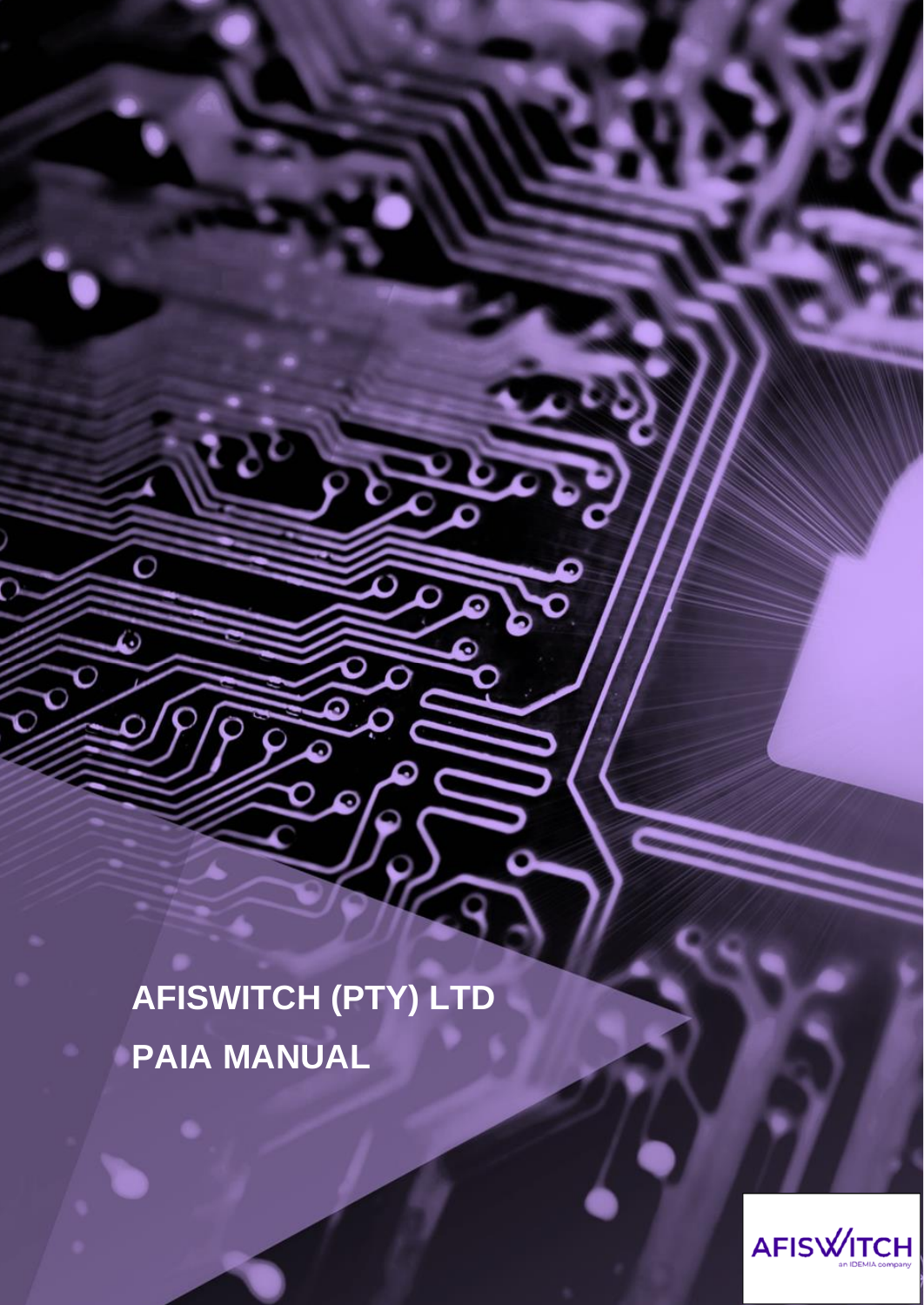**TABLE OF CONTENTS**

| $\blacktriangleleft$ |                                                                       |  |
|----------------------|-----------------------------------------------------------------------|--|
| $\mathbf{2}$         |                                                                       |  |
| 3                    |                                                                       |  |
| 4                    |                                                                       |  |
| 5                    | OVERVIEW OF THE STRUCTURE AND FUNCTIONS OF AFISWITCH 3                |  |
| 6                    |                                                                       |  |
| $\overline{7}$       | AFISWITCH'S PROCESSING OF PERSONAL INFORMATION IN TERMS OF POPIA5     |  |
| 8                    |                                                                       |  |
| 9                    | INFORMATION KEPT BY AFISWITCH IN ACCORDANCE WITH OTHER LEGISLATION 14 |  |
| 10                   |                                                                       |  |
| 11                   |                                                                       |  |
| 12                   |                                                                       |  |
| 13                   | REMEDIES AVAILABLE TO A REQUESTOR ON REFUSAL OF ACCESS 20             |  |
| 14                   | OTHER INFORMATION HELD BY AFISWITCH AS PRESCRIBED 20                  |  |
| 15                   |                                                                       |  |
| 16                   |                                                                       |  |

### **ANNEXURES**

**ANNEXURE "A" –PRESCRIBED FORM TO MAKE A REQUEST FOR ACCESS**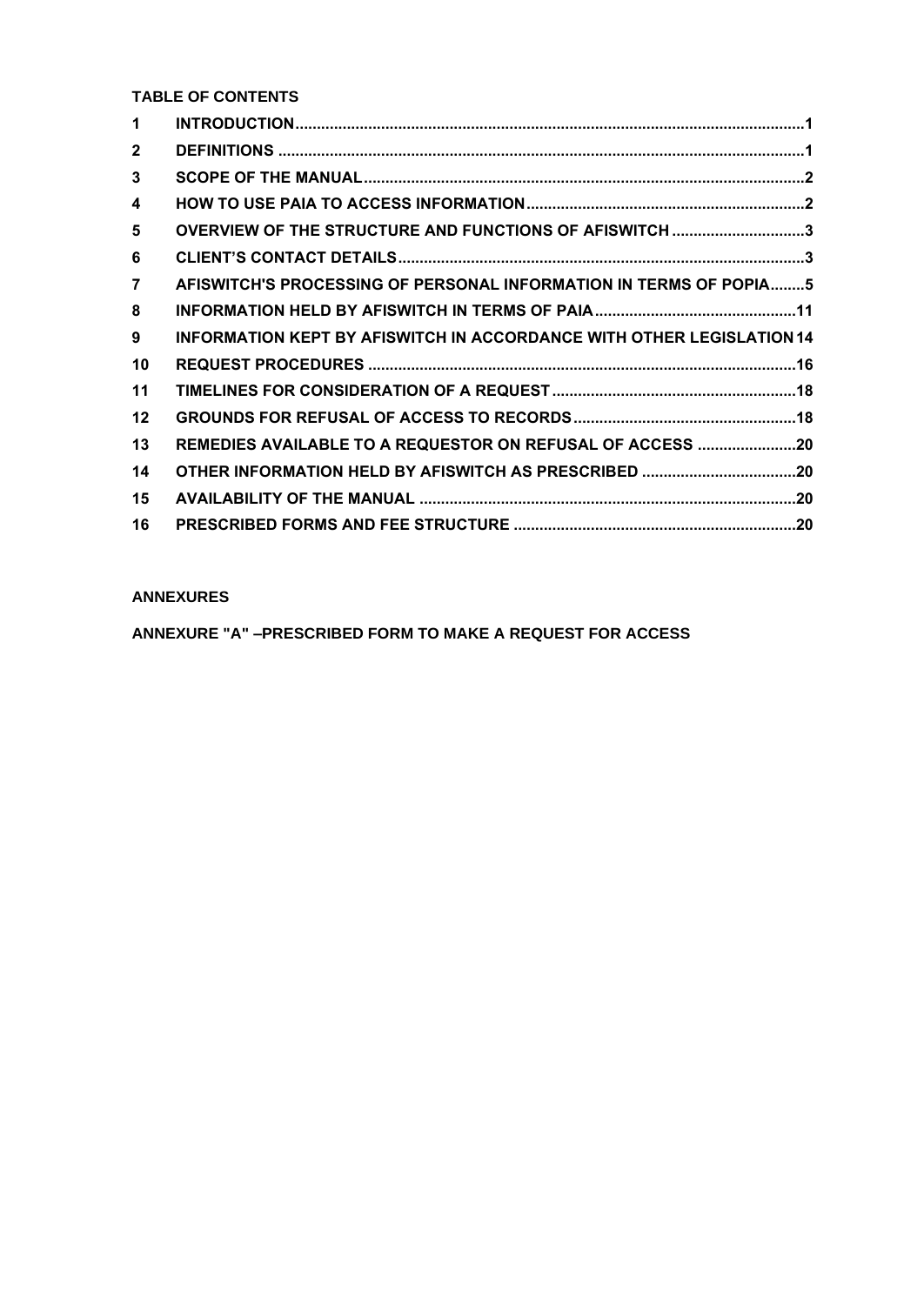#### 1 **INTRODUCTION**

- 1.1 This Manual has been prepared in accordance with section 51 of the Promotion of Access to Information Act No.2 of 2000 ("**PAIA**").
- 1.2 The aim of the Manual is to assist potential Requesters to request access to information (documents, records and/or Personal Information) from Afiswitch (Pty) Ltd ("**Afiswitch**") as contemplated under PAIA.
- 1.3 The Manual may be amended from time to time and as soon as any amendments have been affected, the latest version of the Manual will be published and distributed in accordance with PAIA.
- 1.4 A Requester is invited to contact the Information Officer should he or she require any assistance in respect of the use or content of this Manual.
- 1.5 The definitions provided in this Manual are solely for the purpose of this Manual and are not to be taken as applicable to PAIA.

### 2 **DEFINITIONS**

The following words or expressions will bear the following meanings in this Manual –

- 2.1 "**Customer**" means a natural or juristic person who or which receives services and/or products from Afiswitch;
- 2.2 "**Data Subject**" means the natural or juristic person to whom Personal Information relates;
- 2.3 "**Employee**" means any person who works for, or provides services to, or on behalf of Afiswitch, and receives or is entitled to receive remuneration;
- 2.4 "**Information Officer**" means Afiswitch's designated information officer described in paragraph [5.2](#page-4-0) of this Manual;
- 2.5 "**Information Regulator**" shall bear the meaning ascribed thereto in POPIA;
- 2.6 "**Manual**" means this manual, together with all annexures thereto as amended and made available on the website of Afiswitch and at the offices of Afiswitch from time to time;
- 2.7 "**PAIA**" means the Promotion of Access to Information Act No. 2 of 2000, together with any regulations published thereunder;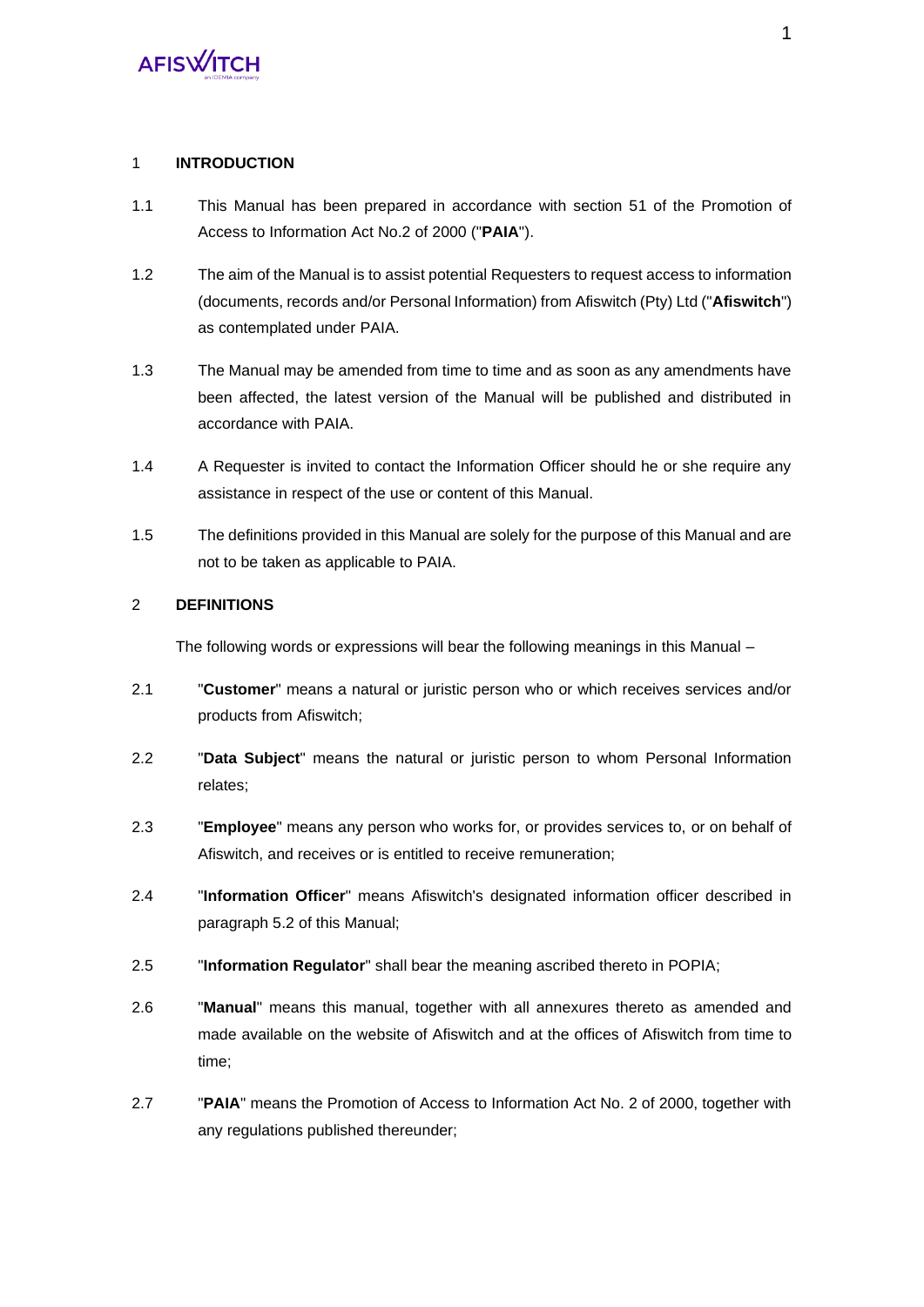- 2.8 "**POPIA**" means the Protection of Personal Information Act No. 4 of 2013, together with any regulations published thereunder;
- 2.9 "**Personal Information**" has the meaning ascribed thereto under POPIA;
- 2.10 "**Processing**" means any operation or activity or any set of operations, whether or not by automatic means, concerning Personal Information, including –
- 2.10.1the collection, receipt, recording, organisation, collation, storage, updating or modification, retrieval, alteration, consultation or use;
- 2.10.2dissemination by means of transmission, distribution or making available in any other form by electronic communications or other means; or
- 2.10.3merging, linking, blocking, degradation, erasure or destruction. For the purposes of this definition, "**Process**" has a corresponding meaning;
- 2.11 "**Requester**" means any person or entity (including any Data Subject) requesting access to a record that is under the control of Afiswitch; and
- 2.12 "**Third-Party**" means any independent contractor, agent, consultant, sub-contractor or other representative of Afiswitch.

### 3 **SCOPE OF THE MANUAL**

This Manual has been prepared in respect of and applies to, Afiswitch.

### 4 **HOW TO USE PAIA TO ACCESS INFORMATION**

*(Information provided in terms of section 51(1) of PAIA)*

- 4.1 PAIA grants a Requester access to records of a private body if the record is required for the exercise or protection of any rights. If a public body lodges a request in terms of PAIA, the public body must be acting in the public interest.
- 4.2 Requests in terms of PAIA shall be made in accordance with the prescribed procedures and at the prescribed fees.
- 4.3 The Information Regulator has, in terms of section 10(1) of PAIA, as amended, updated and made available the revised Guide on how to use PAIA ("**Guide**"), in an easily comprehensible form and manner, as may reasonably be required by a person who wishes to exercise any right contemplated in PAIA and POPIA.
- 4.4 The Guide contains a description of, *inter alia* –
- 4.4.1 the objects of PAIA and POPIA;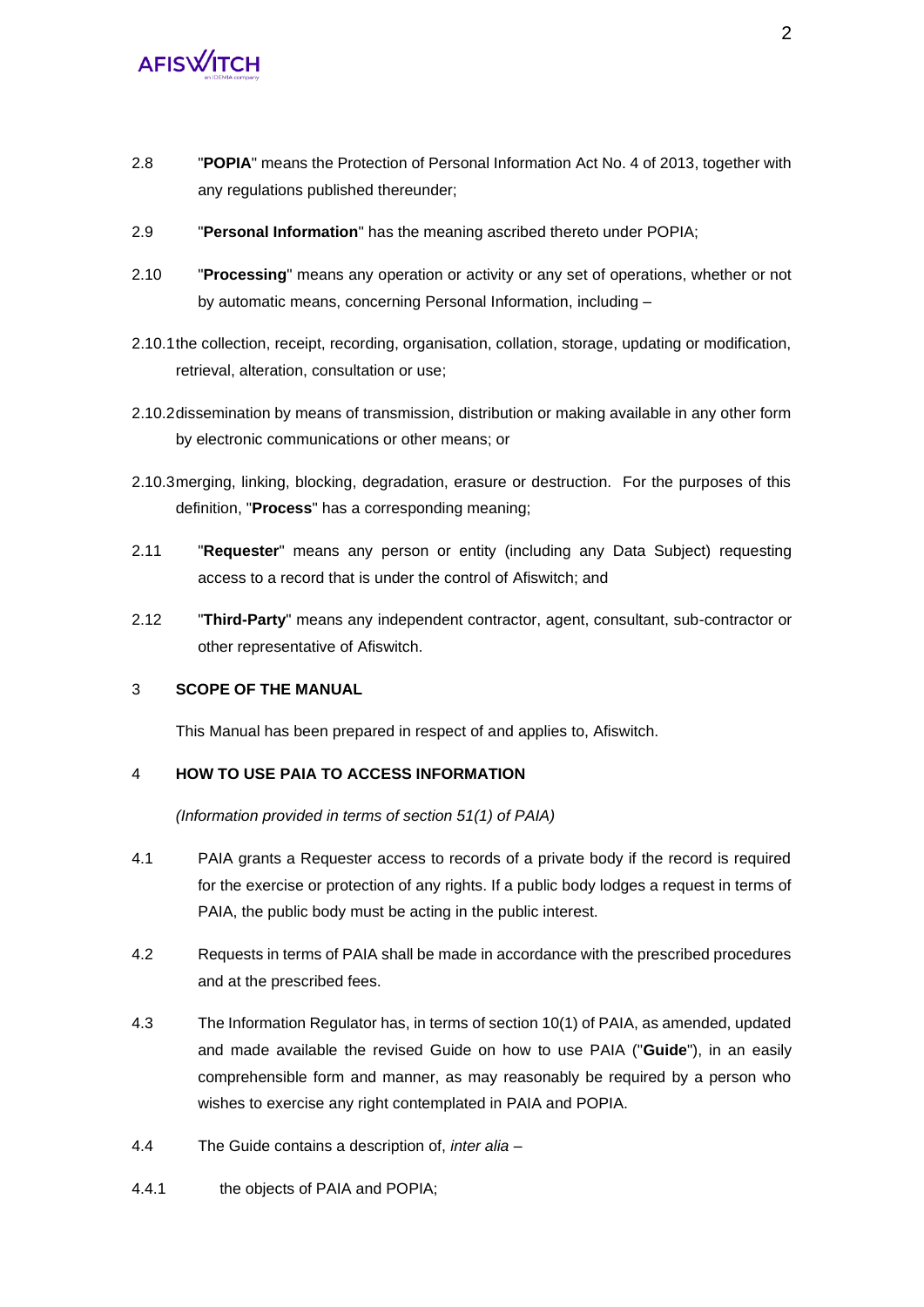- 4.4.2 the manner and form of a request for –
- 4.4.2.1 access to a record of a public body contemplated in section 11; and
- 4.4.2.2 the assistance available from the Information Officer of a public body in terms of PAIA and POPIA;
- 4.4.3 the assistance available from the Information Regulator in terms of PAIA and POPIA;
- 4.4.4 all remedies in law available regarding an act or failure to act in respect of a right or duty conferred or imposed by PAIA and POPIA, including the manner of lodging –
- 4.4.4.1 an internal appeal;
- 4.4.4.2 a complaint to the Information Regulator; and
- 4.4.4.3 an application with a court against a decision by the Information Regulator; and
- 4.4.5 an application with a court against a decision by the Information Officer of a public body, a decision on internal appeal or a decision by the Information Regulator;
- 4.4.6 the provisions of section 14 and 51 of PAIA requiring a public body and private body, respectively, to compile a manual, and how to obtain access to a manual; and
- 4.4.7 the regulations made in terms of section 92 of PAIA.
- 4.5 The Guide is available in all the official languages.
- 4.6 The Guide is accessible on the Information Regulator's website, as well as from the offices of the Information Regulator, during normal working hours, or you may request a copy of the Guide from Afiswitch by contacting our Information Officer. You may also direct any queries to:

#### **The Information Regulator of South Africa**

Physical Address: JD House, 27 Stiemens Street, Braamfontein, Johannesburg, 2001 Postal Address: P.O Box 31533, Braamfontein, Johannesburg, 2017 E-mail: enquiries@inforegulator.org.za/ PAIAComplaints@inforegulator.org.za Website: https://www.inforegulator.org.za/contact.html

### 5 **OVERVIEW OF THE STRUCTURE AND FUNCTIONS OF AFISWITCH**

- 5.1 Afiswitch is incorporated and registered in the Republic of South Africa under registration number 2001/023465/07.
- <span id="page-4-0"></span>5.2 Afiswitch, through the course of its business, performs fingerprint clearances on behalf of the SAPS against the SAPS fingerprint database of all known convicted and/or case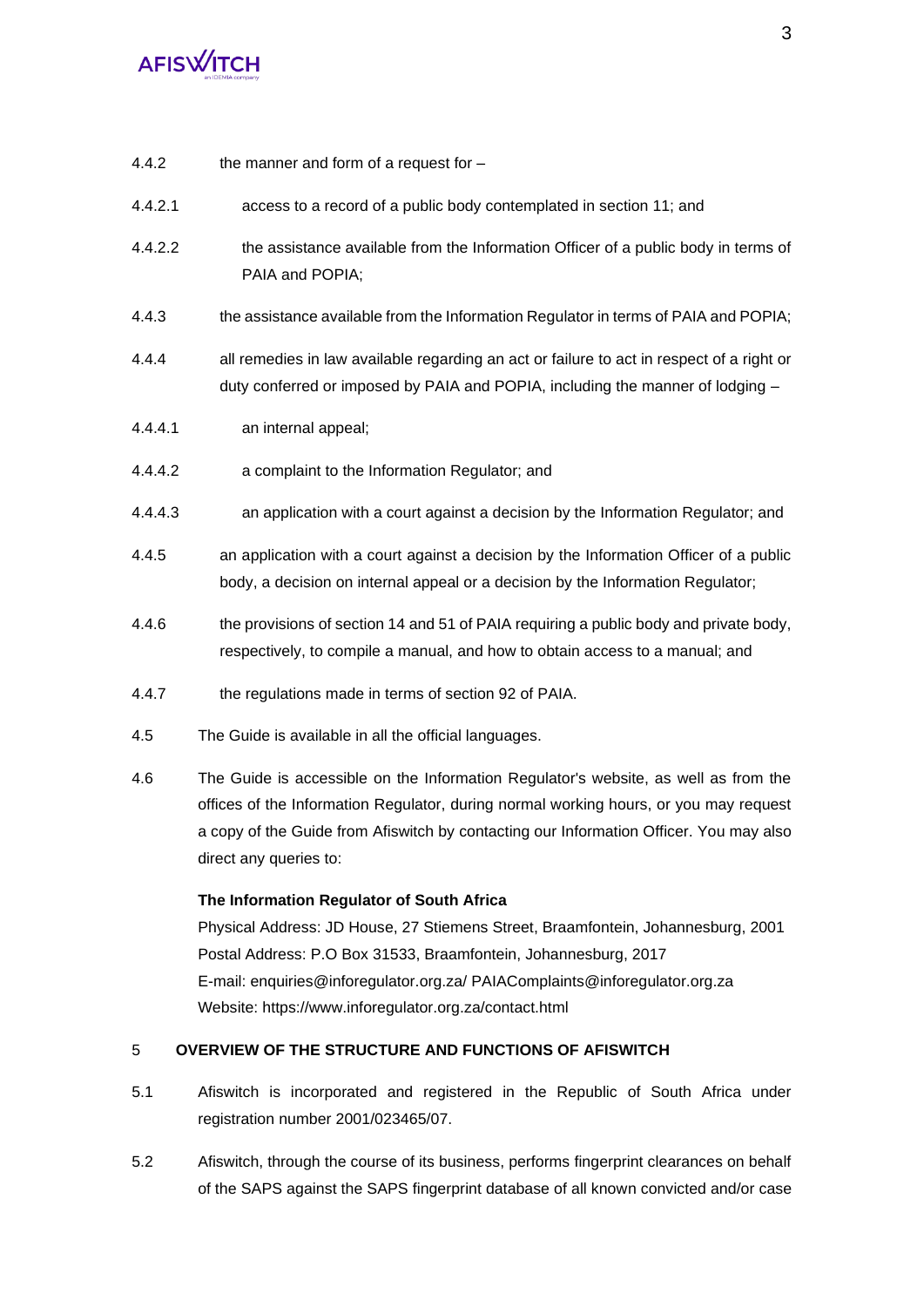

awaiting trial persons to determine the previous conviction and/or case awaiting trial status. The services that Afiswitch provides are as follows -

- 5.2.1 any pre-employment enquiry;
- 5.2.2 corporate enquiry;
- 5.2.3 compliance with statutory requirements;
- 5.2.4 relevant visa applications for Visa Facilitation Services Global;
- 5.2.5 application for a Professional Driving Permit ("PrDP"); and
- 5.2.6 registration with the Private Security Industry Regulatory Authority ("PSIRA").

### 6 **CLIENT'S CONTACT DETAILS**

*(Information required under section 51(1)(a) of PAIA)*

| Name of Body:                           | Afiswitch (Pty) Ltd                                                                     |  |  |  |
|-----------------------------------------|-----------------------------------------------------------------------------------------|--|--|--|
| <b>Physical &amp; Postal Addresses:</b> | <b>Physical:</b> Jean Park Chambers, Building<br>1,<br>252 Jean Avenue, Centurion, 0157 |  |  |  |
| <b>Head of Body</b>                     | Name:                                                                                   |  |  |  |
|                                         | T:                                                                                      |  |  |  |
|                                         | Е:                                                                                      |  |  |  |
| <b>Information Officer</b>              | Name: JS Pienaar                                                                        |  |  |  |
|                                         | <b>T:</b> $+27$ (0) 12 679 2900                                                         |  |  |  |
|                                         | E: informationofficer@afiswitch.com                                                     |  |  |  |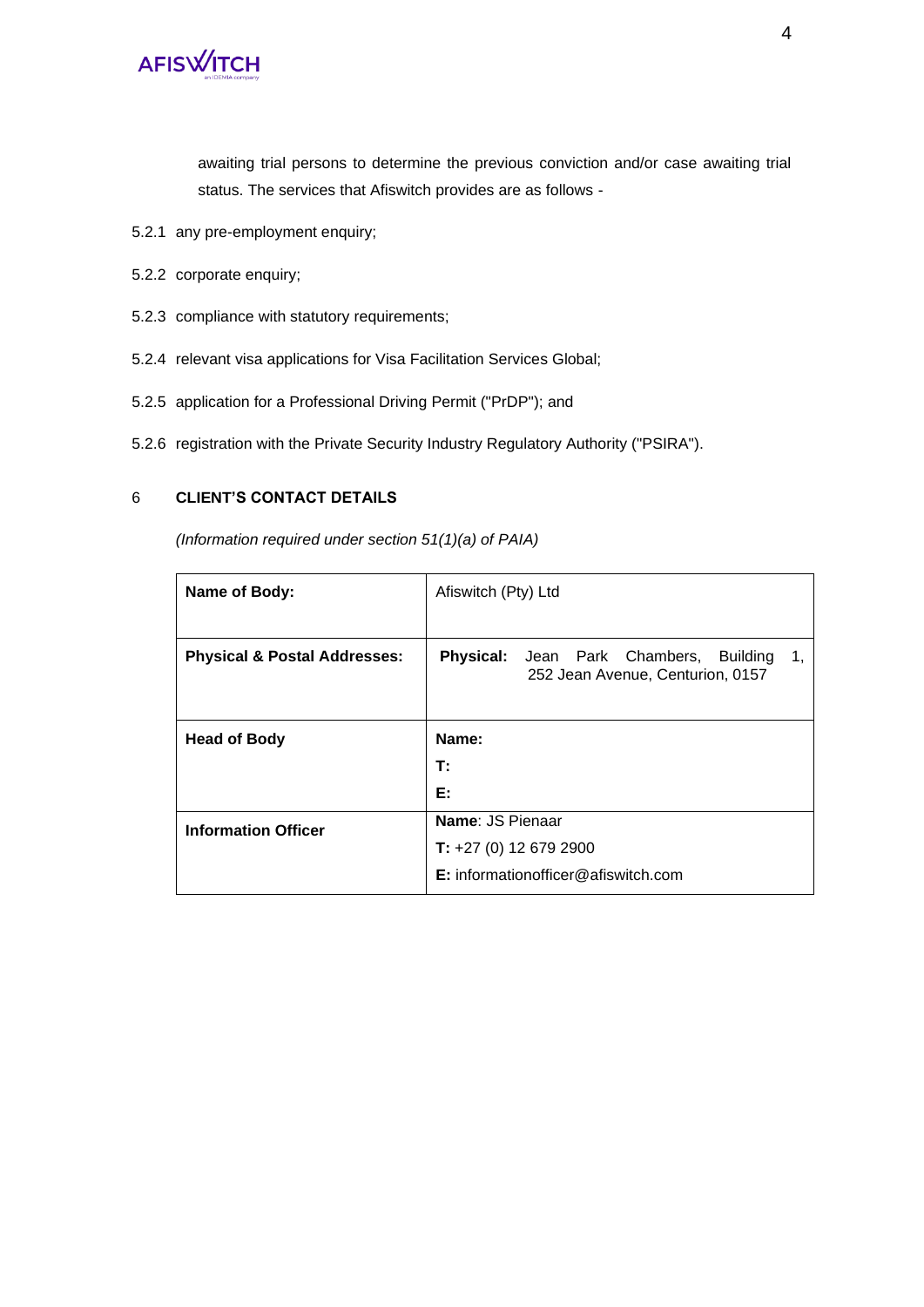### 7 **AFISWITCH'S PROCESSING OF PERSONAL INFORMATION IN TERMS OF POPIA**

*(Information required under section 51(1)(c) of PAIA)*

### 7.1 **Purpose of Afiswitch's Processing of Personal Information -**

- 7.1.1 Afiswitch will process Personal Information only in ways that are for, or compatible with, the business purposes for which the data was collected or that are subsequently authorised by the relevant Data Subject.
- 7.1.2 Afiswitch will retain Personal Information only for as long as is necessary to accomplish Afiswitch's legitimate business purposes or for as long as may be permitted or required by applicable law.
- <span id="page-6-0"></span>7.1.3 We use the Personal Information we collect:
- 7.1.3.1 for the purposes of providing services to customers and where relevant, for purposes of doing appropriate customer onboarding and credit vetting;
- 7.1.3.2 for purposes of onboarding service providers as approved service providers of Afiswitch. For this purpose, Afiswitch will also Process a service provider's Personal Information for purposes of performing credit checks, and this may include engaging third-party credit vetting agencies;
- 7.1.3.3 for purposes of monitoring the use of Afiswitch's electronic systems and online platforms by consumers or service providers. Afiswitch will, from time to time, engage third-party service providers (who will Process the Data Subject's Personal Information on behalf of Afiswitch) to facilitate this;
- 7.1.3.4 for purposes of preventing, discovering and investigating non-compliance with this Policy and other Afiswitch policies, and investigating fraud, or other related matters;
- 7.1.3.5 in connection with the execution of payment processing functions, including payment of Afiswitch's service provider's invoices;
- 7.1.3.6 to provide a service to Afiswitch customers in terms of relevant services agreements and/or consent forms;
- 7.1.3.7 for employment-related purposes such as recruitment, administering payroll and carrying out background checks;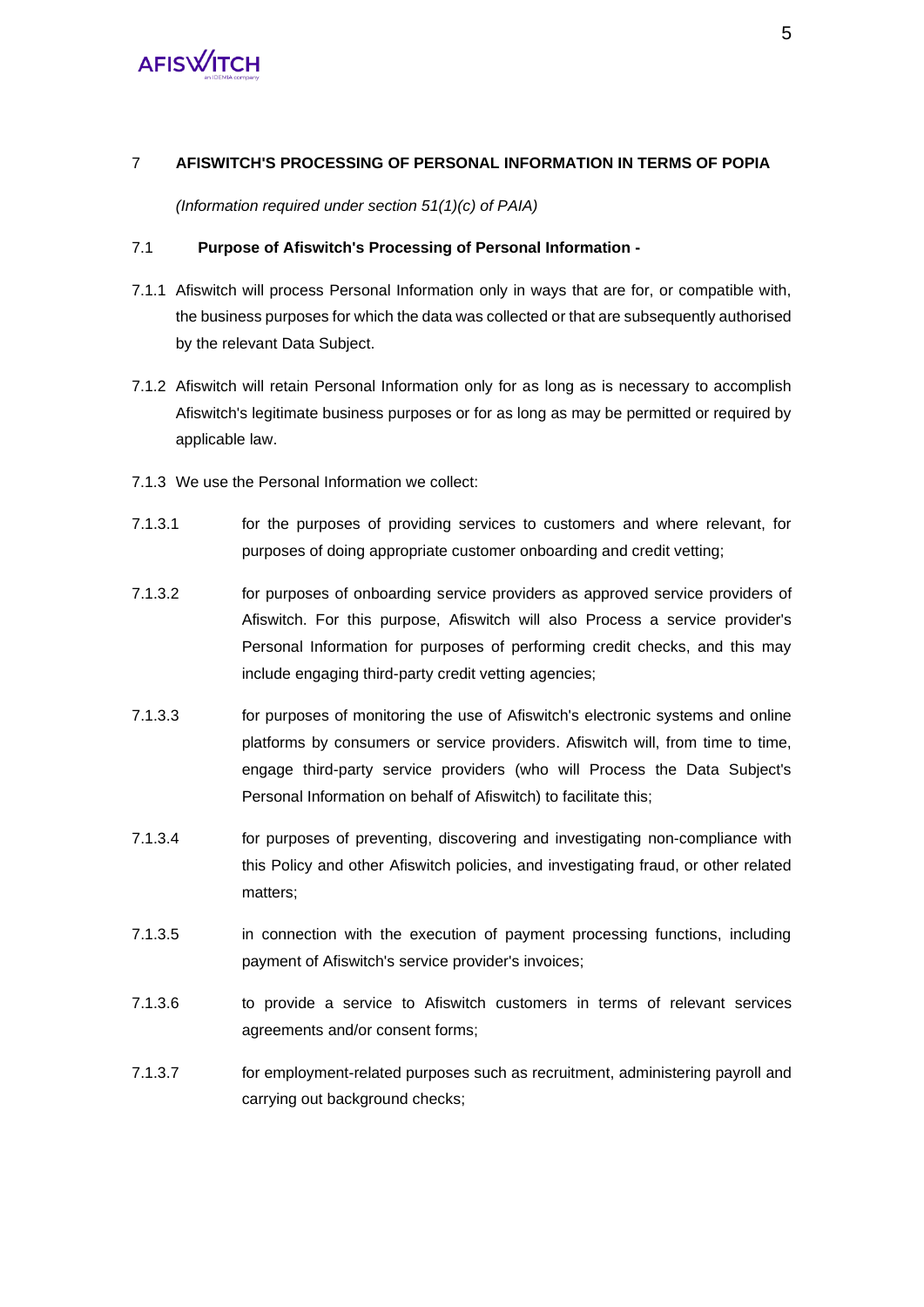- 7.1.3.8 in connection with internal audit purposes (i.e. ensuring that the appropriate internal controls are in place in order to mitigate the relevant risks, as well as to carry out any investigations where this is required);
- 7.1.3.9 in connection with external audit purposes. For this purpose, Afiswitch either engages external service providers and, in so doing, shares Personal Information of the Data Subjects with third parties or is engaged by the SAPS to audit Afiswitch's records relating to information obtained from the SAPS database;
- 7.1.3.10 to respond to any correspondence that an Afiswitch commercial customer may send to Afiswitch, including via email or by telephone;
- 7.1.3.11 in order to address customer or applicant complaints in respect of Afiswitch's products and services;
- 7.1.3.12 for such other purposes to which the Data Subject may consent from time to time; and
- 7.1.3.13 for such other purposes as authorised and in compliance with the applicable law.
- 7.2 Afiswitch will not use the Personal Information which we collect for any purposes other than those purposes specified in paragraph [7.1.3](#page-6-0) above.

### 7.3 **Categories of Data Subjects and of the Personal Information relating thereto**

7.3.1 Afiswitch collects Personal Information directly from the Data Subject and/or from Third Parties, and where Afiswitch obtains Personal Information from Third Parties, Afiswitch will ensure that it obtains the consent of the Data Subject to do so or will only Process the Personal Information without the Data Subject's consent where Afiswitch is permitted to do so in terms of the applicable laws.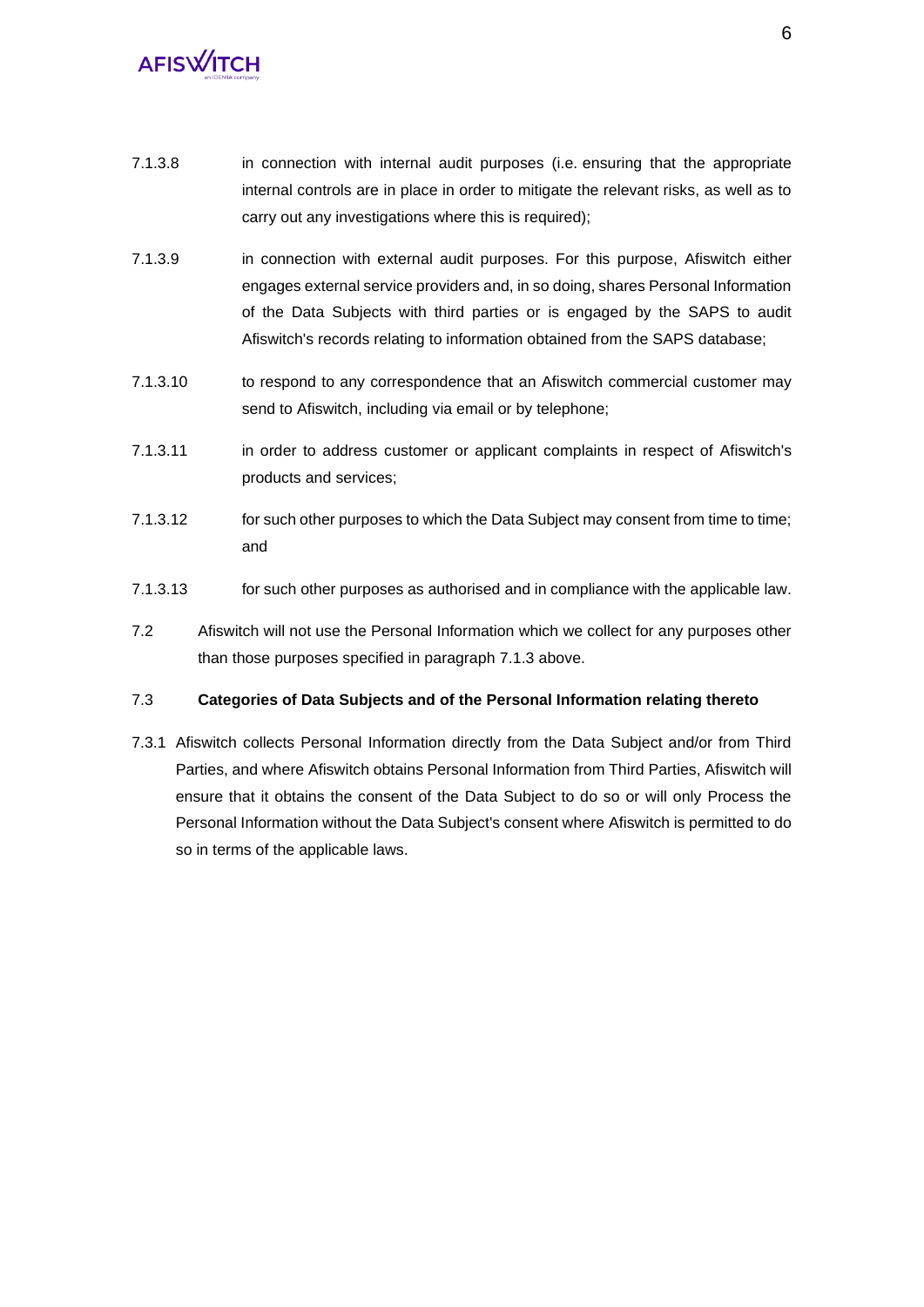7.3.2 Data Subjects in respect of which Personal Information is Processed include –

| 7.3.2.1 | Customers of Afiswitch;                                           |
|---------|-------------------------------------------------------------------|
| 7.3.2.2 | End-users (applicants) to whom a biometric records check relates; |
| 7.3.2.3 | Service providers appointed by Afiswitch;                         |
| 7.3.2.4 | Employees;                                                        |
| 7.3.2.5 | New job applicants;                                               |
| 7.3.2.6 | Directors and shareholders;                                       |
| 7.3.2.7 | Website visitors;                                                 |
| 7.3.2.8 | Visitors to our physical premises; and                            |
| 7.3.2.9 | Beneficiaries of employees (including children).                  |

7.3.3 Examples of Third Parties from whom Personal Information is collected include; our Customers when Afiswitch handles Personal Information on their behalf; regulatory bodies; other companies providing services to Afiswitch and where Afiswitch makes use of publicly available sources of information.

### 7.4 **The Personal Information relating thereto is as follows:**

| Data Subjects    | <b>Personal Information</b>                                                                                                                                                                                 |
|------------------|-------------------------------------------------------------------------------------------------------------------------------------------------------------------------------------------------------------|
| <b>Employees</b> | <b>ID</b> number<br>$\bullet$<br>Contact details<br>Physical and postal address<br>Date of birth<br>Age<br><b>Disability</b>                                                                                |
|                  | Information<br><b>Employment history</b><br>Criminal/background checks<br>$\bullet$<br><b>Fingerprints</b><br>CVs                                                                                           |
|                  | <b>Education history</b><br>٠<br><b>Banking details</b><br>٠<br>Income tax reference number<br>Remuneration and benefit information<br>(including<br>medical<br>aid,<br>pension/provident fund information) |
|                  | Details<br>related<br>employee<br>to<br>performance<br>Disciplinary procedures                                                                                                                              |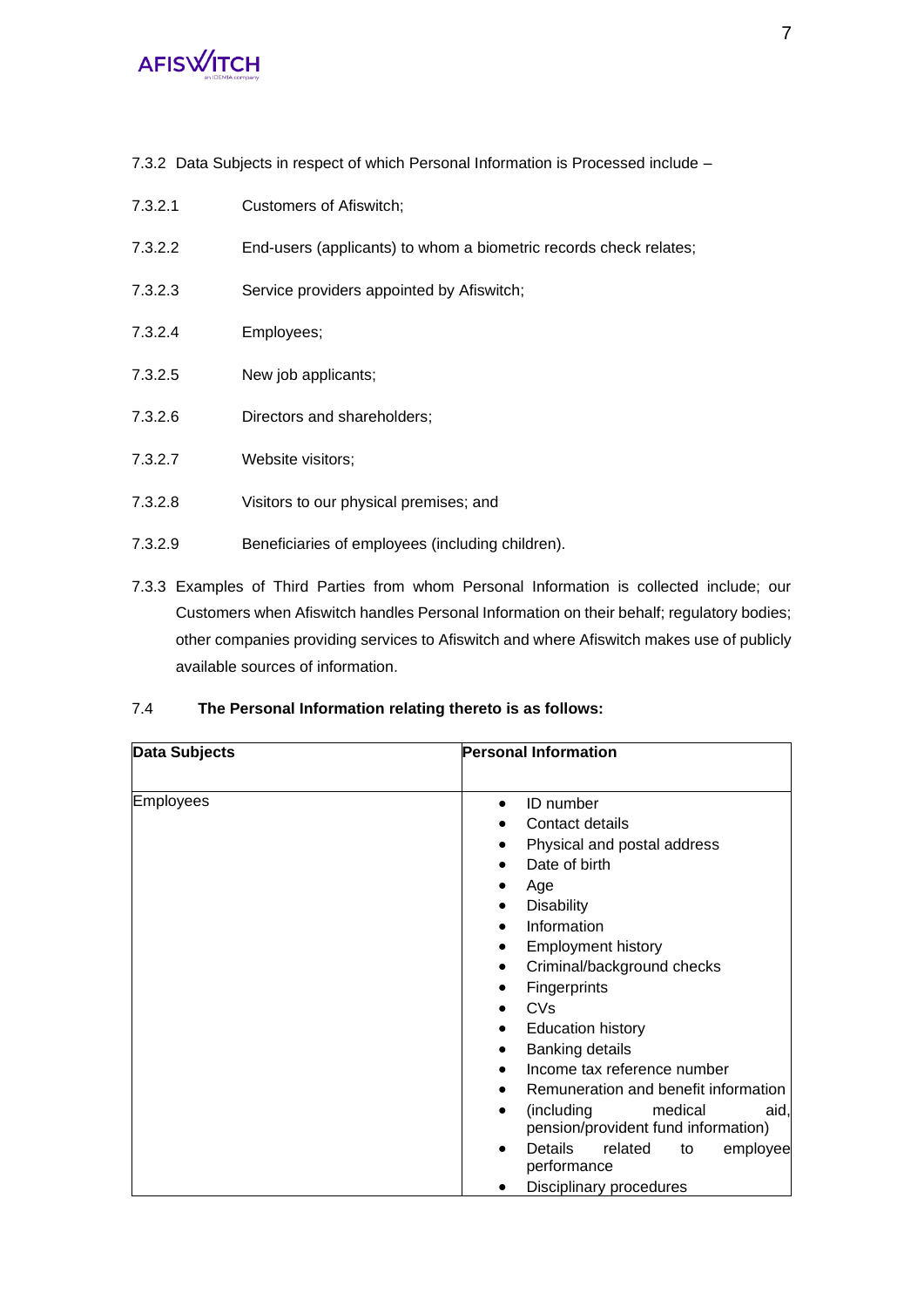

|                             | Employee disability information<br>Employee pension and provident fund<br>information<br>Employee contracts<br>Employee performance records<br>Physical access records<br><b>CCTV</b> records<br>Health and safety records<br>Time and attendance<br>records |
|-----------------------------|--------------------------------------------------------------------------------------------------------------------------------------------------------------------------------------------------------------------------------------------------------------|
| Suppliers/Service Providers |                                                                                                                                                                                                                                                              |
|                             | Entity name<br>٠                                                                                                                                                                                                                                             |
|                             | registration number                                                                                                                                                                                                                                          |
|                             | income tax number                                                                                                                                                                                                                                            |
|                             | contact details for representative                                                                                                                                                                                                                           |
|                             | persons                                                                                                                                                                                                                                                      |
|                             | <b>FICA</b> documentation                                                                                                                                                                                                                                    |
|                             | <b>BBB-EE</b> certificates                                                                                                                                                                                                                                   |
|                             | Invoices                                                                                                                                                                                                                                                     |
| Directors and Shareholders  | Contractual documentation                                                                                                                                                                                                                                    |
|                             | Name, Surname, ID numbers,<br>$\bullet$<br>Financial information as required                                                                                                                                                                                 |
|                             | for statutory reporting                                                                                                                                                                                                                                      |
| New Job Applicants          | Name<br>$\bullet$                                                                                                                                                                                                                                            |
|                             | Surname                                                                                                                                                                                                                                                      |
|                             | Address                                                                                                                                                                                                                                                      |
|                             | Contact details                                                                                                                                                                                                                                              |
|                             | Email address                                                                                                                                                                                                                                                |
|                             | Telephone number                                                                                                                                                                                                                                             |
|                             | Details of qualifications                                                                                                                                                                                                                                    |
|                             | <b>Skills</b>                                                                                                                                                                                                                                                |
|                             | Experiences and employment history                                                                                                                                                                                                                           |
|                             | Information about your current level of                                                                                                                                                                                                                      |
|                             | remuneration, including benefit<br>entitlements, whether or not you have<br>a disability for which Afiswitch needs<br>to make reasonable adjustments<br>during the recruitment process, and<br>information about your entitlement to<br>work in South Africa |
| <b>Website Visitors</b>     | Name<br>٠                                                                                                                                                                                                                                                    |
|                             | Email address                                                                                                                                                                                                                                                |
|                             | Company name                                                                                                                                                                                                                                                 |
|                             | Job title and telephone number                                                                                                                                                                                                                               |
| <b>Visitors</b>             | Physical access records<br>٠                                                                                                                                                                                                                                 |
|                             | Electronic access records scans and                                                                                                                                                                                                                          |
|                             | <b>CCTV</b> records                                                                                                                                                                                                                                          |
| Children                    | Name<br>$\bullet$                                                                                                                                                                                                                                            |
|                             | Address and contact details                                                                                                                                                                                                                                  |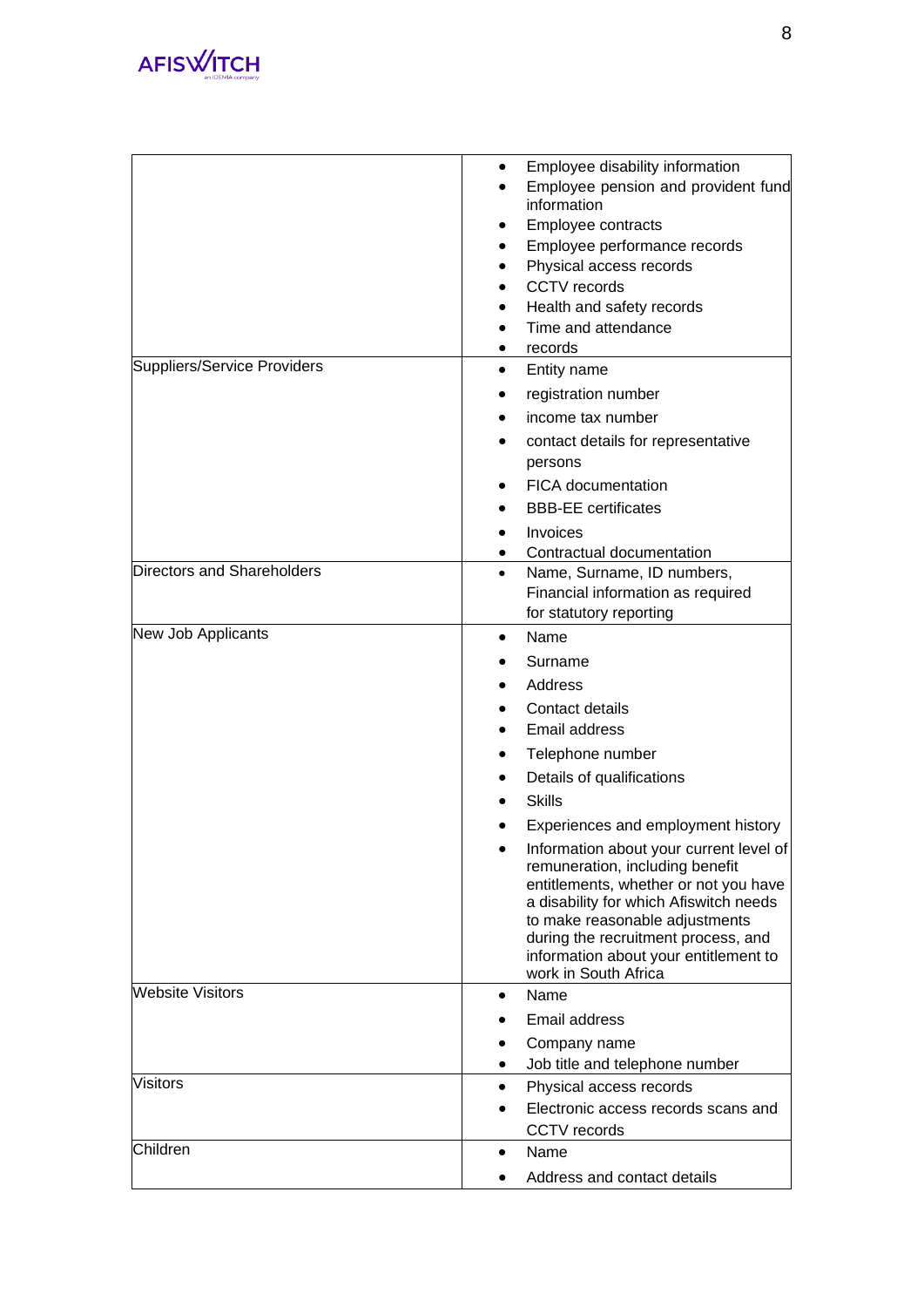|                                               | <b>Birth certificates</b>                         |
|-----------------------------------------------|---------------------------------------------------|
|                                               | Age                                               |
|                                               | Child medical information                         |
| End-Users / Applicants subject to a biometric | Identity or Passport number;<br>$\bullet$         |
| records check                                 | Name and surname;<br>$\bullet$                    |
|                                               | Gender;<br>٠                                      |
|                                               | Date and Country of Birth;<br>$\bullet$           |
|                                               | Race:<br>٠                                        |
|                                               | Biometric (fingerprint) Information;<br>$\bullet$ |
|                                               | and                                               |
|                                               | Criminal history / Previous Charges.<br>$\bullet$ |

### 7.5 **Recipients or categories of recipients to whom Personal Information may be supplied**

- 7.5.1 Afiswitch may be required to disclose Personal Information in response to a court order, subpoena, civil discovery request, other legal process, or as otherwise required by law as per statutory authorities and/or the lawful order of any Court or Tribunal. We may disclose Personal Information when we believe disclosure is necessary to comply with the law or to protect the rights, property, or safety of Afiswitch, our Customers, or others.
- 7.5.2 Afiswitch will comply with POPIA before transferring Personal Information to a Third-Party who is a contractor of Afiswitch. Before transferring Personal Information to a Third-Party contractor, such as an authorised service provider, Afiswitch will obtain assurances from the Third-Party that it will process Personal Information in a manner consistent with POPIA. Where Afiswitch learns that a Third-Party contractor is using or disclosing Personal Information in a manner contrary to POPIA, Afiswitch will take reasonable steps to prevent such use or disclosure.
- 7.5.3 We reserve the right to disclose and transfer a Data Subject's information, including their Personal Information in connection with a corporate merger, consolidation, the sale of substantially all of our membership interests and/or assets or other corporate change, including to any prospective purchasers.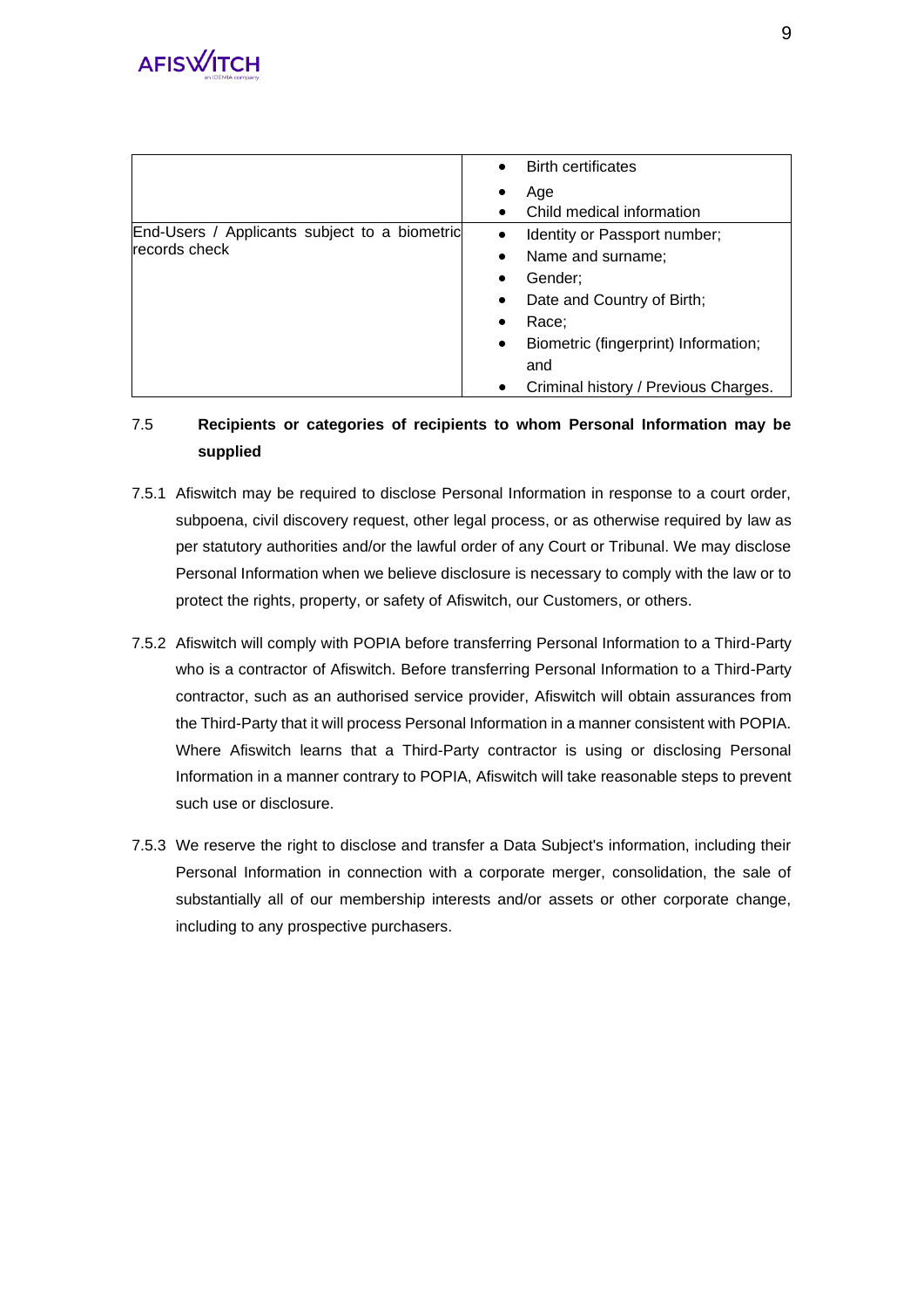### 7.6 **Planned Transborder Flows of Personal Information**

In carrying out any cross-border transfers, Afiswitch shall adhere to the provisions of POPIA and any applicable laws.

### 8 **INFORMATION SECURITY MEASURES**

- 8.1.1 The security and confidentiality of Personal Information is important to Afiswitch. We have implemented reasonable technical, administrative, and physical security measures to protect Personal Information from unauthorised access or disclosure and improper use.
- 8.1.2 We are committed to ensuring that our security measures which protect your Personal Information are continuously reviewed and updated where necessary.
- 8.1.3 In Processing any Personal Information, Afiswitch shall comply with the following minimum technical and organisational security requirements:
- 8.1.3.1 **Physical Access** Access to Personal Information is restricted in our offices and only to those Employees who need the Personal Information to perform a specific job / task.
- 8.1.3.2 **Employee Training** All Employees with access to Personal Information are kept up-to-date on our security and privacy practices. After a new policy is added, these Employees are notified and/or reminded about the importance we place on privacy, and what they can do to enhance protection for the Personal Information of all Data Subjects.
- 8.1.3.3 **Unique User Identification** Employees each have a unique user ID assigned to them, subject to strict confidentiality undertakings in terms of Afiswitch's password and confidentiality policy.
- 8.1.3.4 **Passwords** Afiswitch shall ensure that there are passwords required for any access to Personal Information in line with its password policy.
- 8.1.3.5 **Physical access and privileges** Afiswitch ensures that access to Personal Information is limited to Employees on a "need to know" basis, and Afiswitch Employees are required to strictly utilise their unique user ID and applicable passwords to access same. The access to such Personal Information shall be subject to a two-step authorization/authentication process.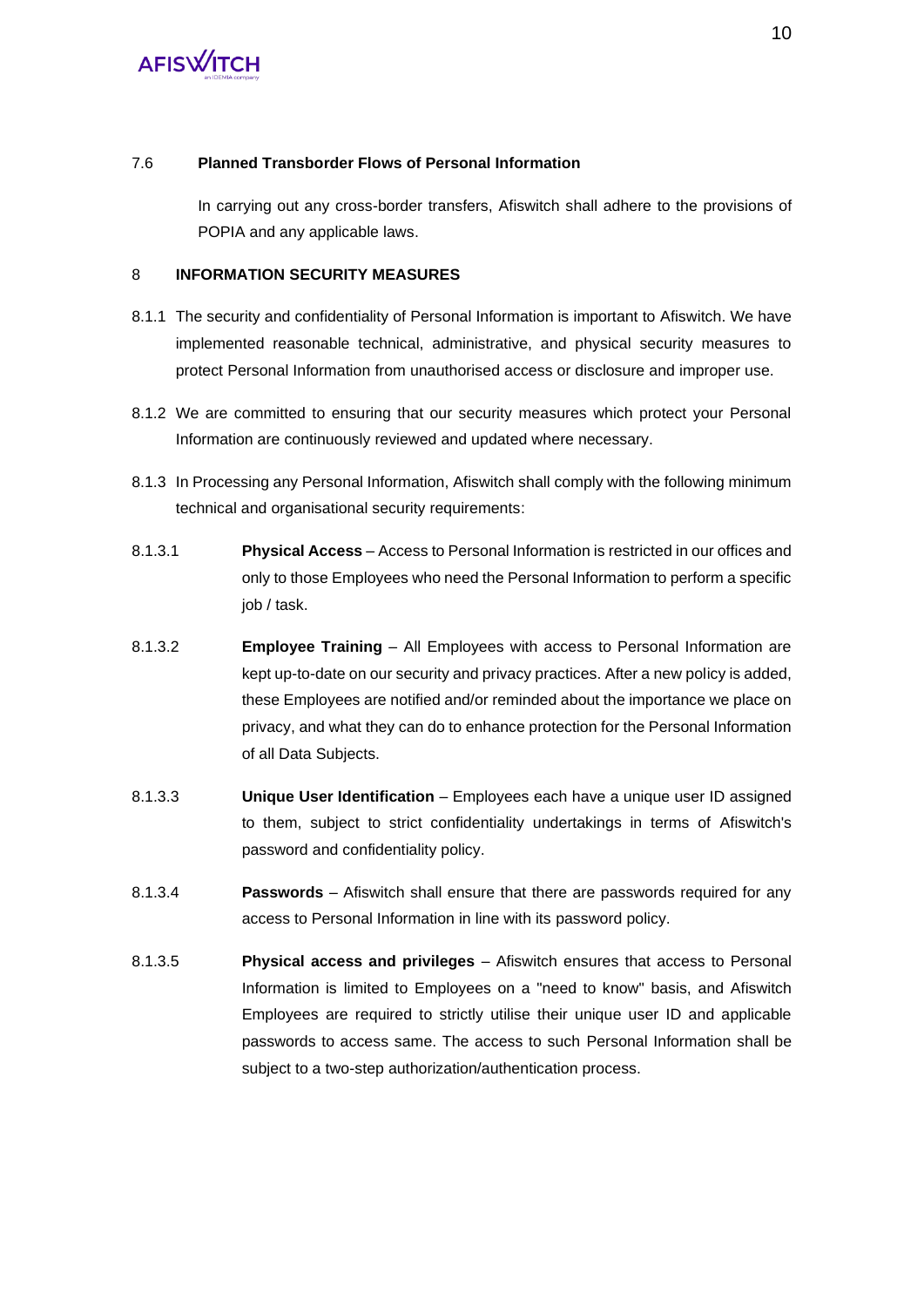- 8.1.3.6 **Back-ups** Afiswitch ensures that all Personal Information is backed-up regularly, based on operational or legal requirements, and that backup testing is conducted regularly in order to ensure that Personal Information can be recovered in the event that such Personal Information is lost, damaged or destroyed.
- 8.1.3.7 **Malware protection** Afiswitch ensures that its environment has comprehensive malware protection software employed, which software is specifically designed to protect Afiswitch from the most recent malware infections.
- 8.1.3.8 **Vulnerability scanning** Afiswitch frequently conducts vulnerability scanning in order to assess whether Personal Information is adequately protected from external threats.
- 8.1.3.9 **Network configuration** Afiswitch continuously monitors all designated networks, employs intrusion detection systems and/or intrusion prevention systems, and records any security incidents.
- 8.1.3.10 **Systems Review** Afiswitch conducts regular reviews of its technical and organisational security measure system in order to ensure that all of the above security measures are functioning effectively and applied consistently.
- 8.1.3.11 **Encryption protocols**  Afiswitch ensures that all Personal Information is encrypted by using various combinations of DES3 and AES256 as well as using several encryption tools.

### 9 **INFORMATION HELD BY AFISWITCH IN TERMS OF PAIA**

### *(Information required under section 51(1)(e) of PAIA)*

This section of the Manual sets out the categories and descriptions of records held by Afiswitch. The inclusion of any category of records should not be taken to mean that records falling within that category will be made available under PAIA. In particular, certain grounds of refusal as set out in PAIA may be applicable to a request for such records.

### 9.1 **Internal records**

The following are records pertaining to Afiswitch's own affairs and those of its divisions and associated companies -

9.1.1 Memorandum and Articles of Association;

9.1.2 Financial records;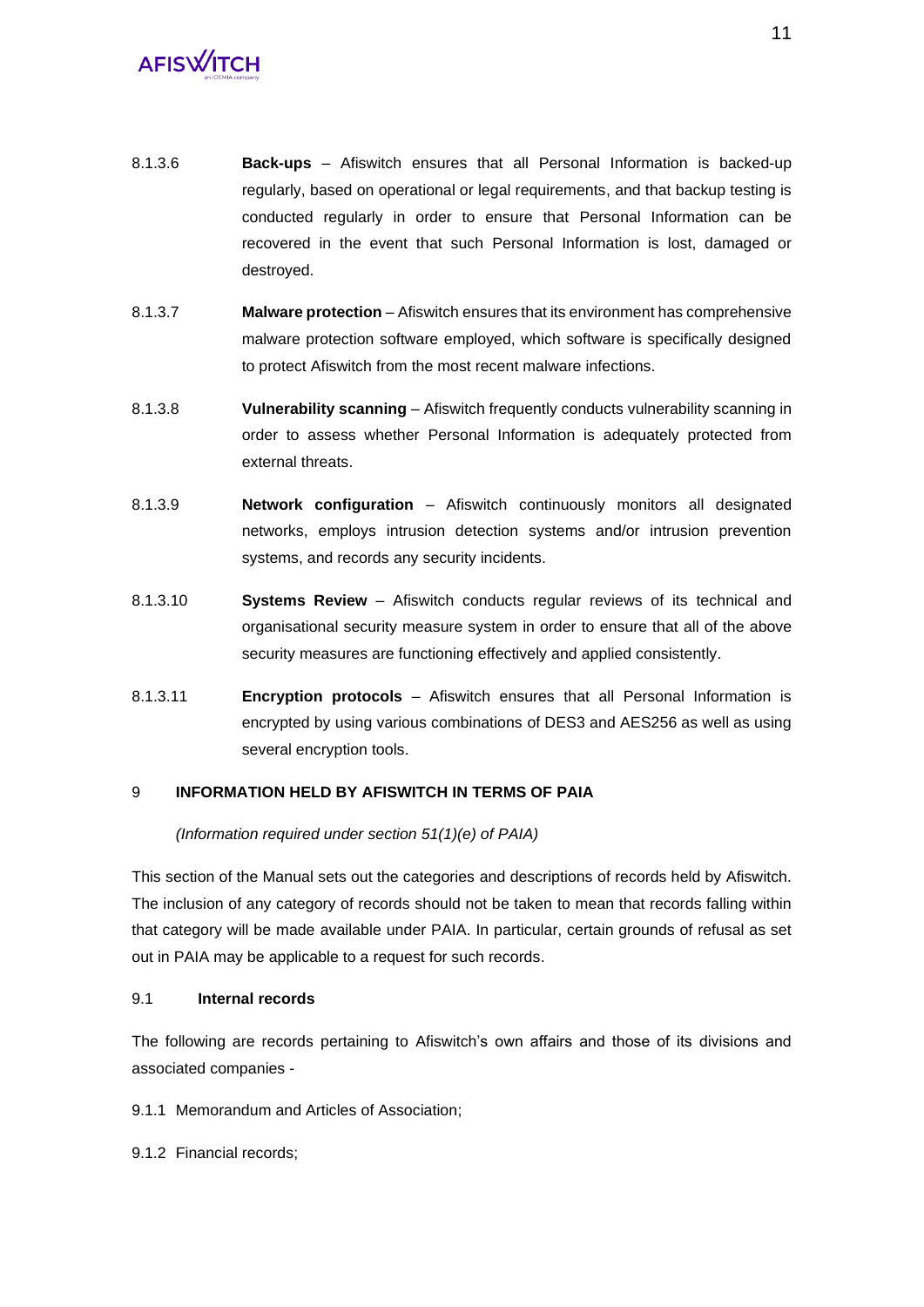

- 9.1.3 Operational records;
- 9.1.4 Intellectual property;
- 9.1.5 Internal correspondence;
- 9.1.6 Product records;
- 9.1.7 Statutory records;
- 9.1.8 Banking Records;
- 9.1.9 Logos;
- 9.1.10Internet Website;
- 9.1.11Internal policies and procedures; and
- 9.1.12Records held by officials of Afiswitch.

### 9.2 **Personnel records**

Personnel refers to any person who works for or provides services to or on behalf of Afiswitch and receives or is entitled to receive any remuneration and any other person who assists in carrying out or conducting the business of Afiswitch. This includes, without limitation, members, all permanent, temporary and part-time staff as well as contract workers. Personnel records include the following -

- 9.2.1 Any personal records provided to Afiswitch by their personnel;
- 9.2.2 Any records a third party has provided to Afiswitch about any of their personnel;
- 9.2.3 Conditions of employment and other personnel-related contractual and quasi-legal records
- 9.2.4 Internal evaluation records; and
- 9.2.5 Other internal records and correspondence
- 9.2.6 Training schedules and material.

### 9.3 **Customer records**

Please be aware that Afiswitch is very concerned about protecting the confidential information of its Customers. Please motivate any request for Customer information very carefully, having regard to Sections 63 to 67 of the Act. Customer information includes the following -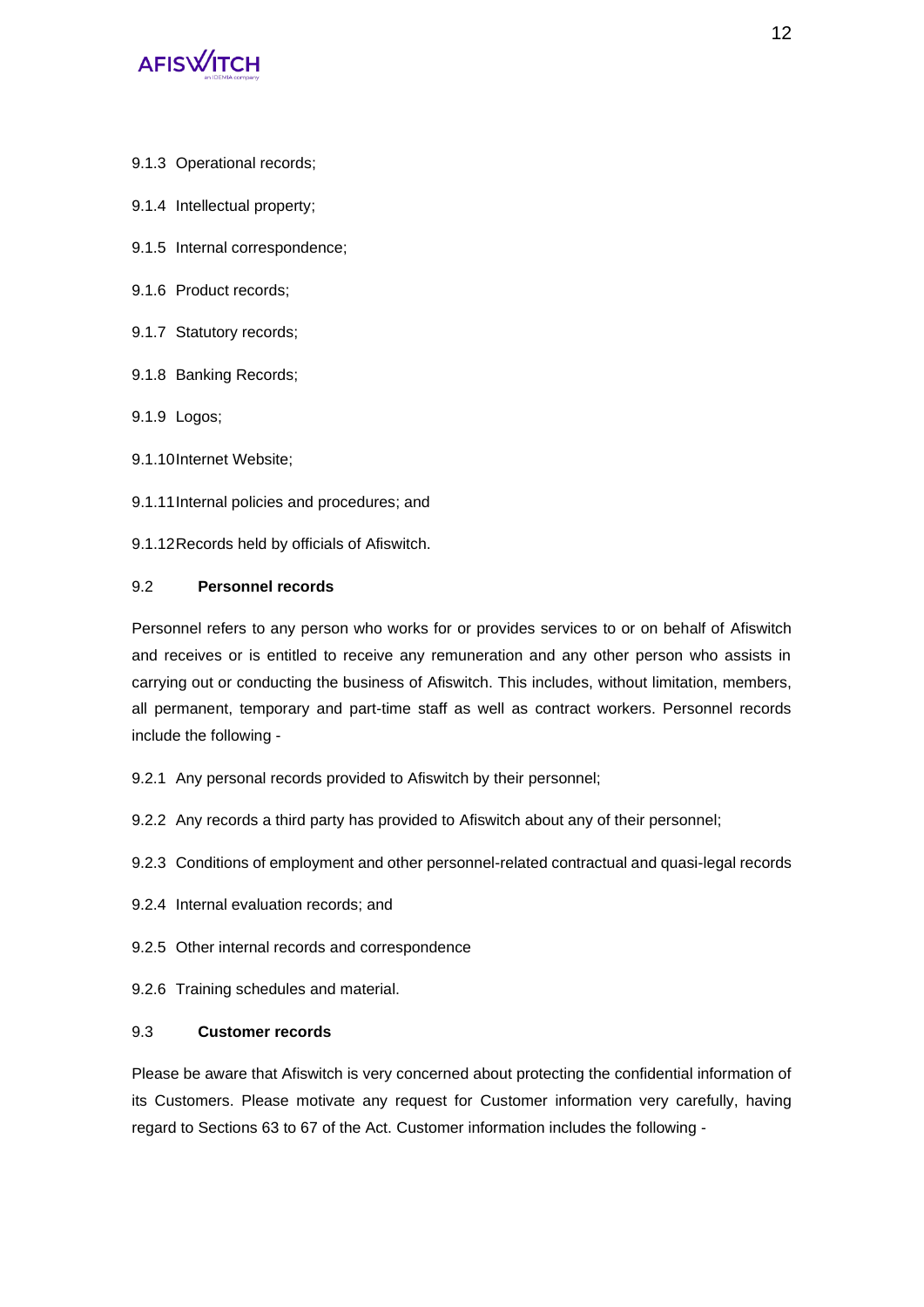- 9.3.1 Any records a Customer has provided to Afiswitch or a third party acting for or on behalf of Afiswitch;
- 9.3.2 Contractual information;
- 9.3.3 Customer needs assessments;
- 9.3.4 Personnel records of Customers;
- 9.3.5 Credit information and other research conducted in respect of Customers;
- 9.3.6 Any records a third party has provided to Afiswitch about customers;
- 9.3.7 Confidential, privileged, contractual and quasi-legal records of customers;
- 9.3.8 Customer evaluation records;
- 9.3.9 Customer profiling;
- 9.3.10Performance research conducted on behalf of customers or about customers;
- 9.3.11Any records a third party has provided to Afiswitch either directly or indirectly; and
- 9.3.12Records generated by or within Afiswitch pertaining to Customers, including transactional records and biometric record check records.

### 9.4 **Technical records**

- 9.4.1 Procedures;
- 9.4.2 Specifications;
- 9.4.3 Standards;
- 9.4.4 Forms;
- 9.4.5 Guidelines;
- 9.4.6 Work Instruction Sheets; and
- 9.4.7 Memos.

### 9.5 **Other Parties**

Records are kept in respect of other parties, including without limitation contractors, suppliers, joint ventures and service providers. In addition, such other parties may possess records, which can be said to belong to Afiswitch. The following records fall under this category: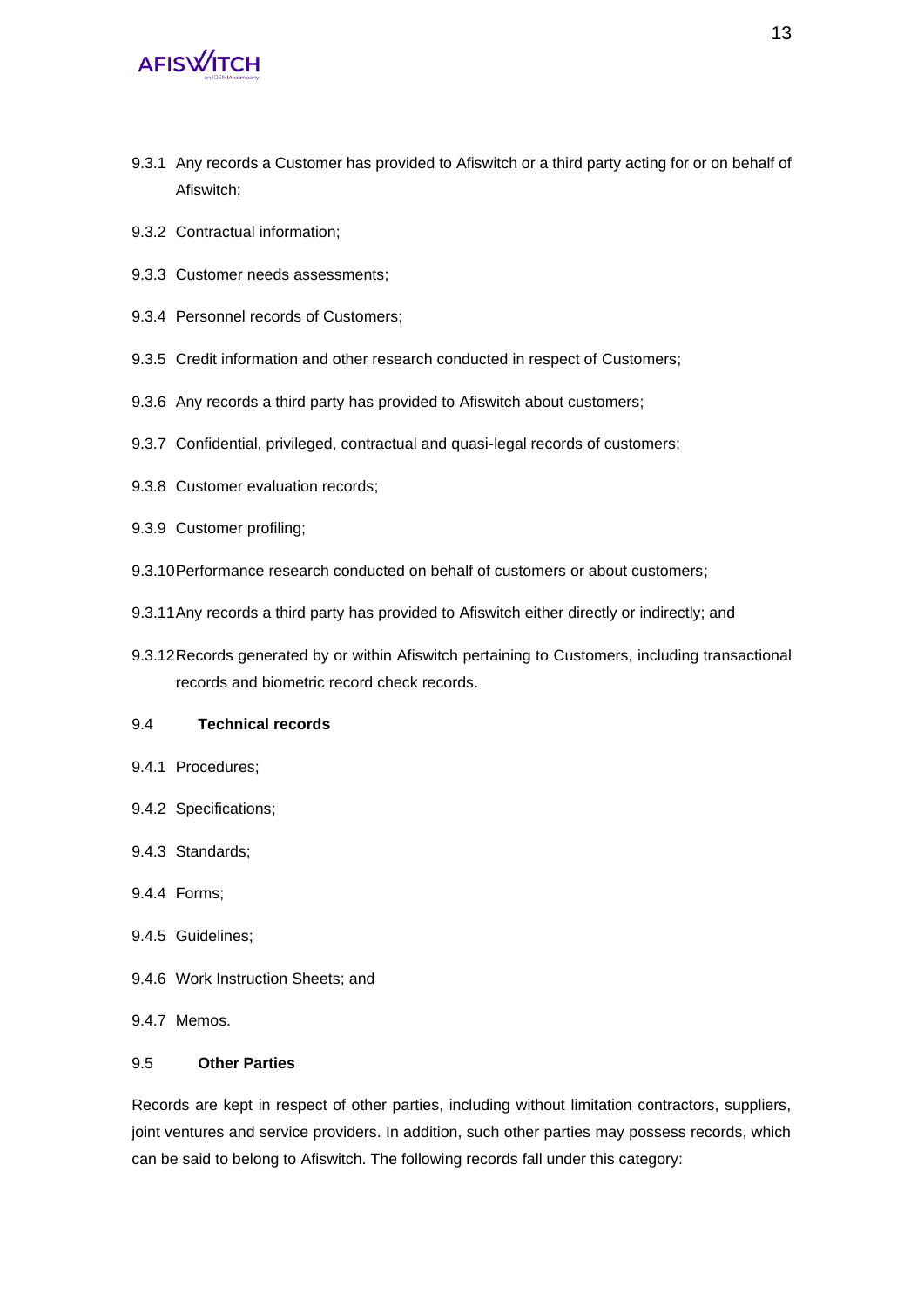- 9.5.1 Personnel, Customer or Afiswitch records which are held by another party as opposed to being held by Afiswitch; and
- 9.5.2 Records held by Afiswitch pertaining to other parties, including financial records, correspondence, contractual records, electronic mail, logs, cached information, records provided by the other party, and records third parties have provided about the contractors/suppliers or customer.

### 9.6 **End-User or applicant Records**

As it relates to a biometric records check in respect of an end-user or applicant, Afiswitch will keep records of the results attached to the biometric records check. Afiswitch will also keep records of the end-user or applicant's consent to such a biometric records check.

### 9.7 **Other Records**

Further records are held including:

- 9.7.1 Information relating to Afiswitch 's own commercial activities;
- 9.7.2 Research information belonging to Afiswitch, whether carried out itself or commissioned from a third party;
- 9.7.3 Contracts and agreements.

### 10 **INFORMATION KEPT BY AFISWITCH IN ACCORDANCE WITH OTHER LEGISLATION**

*(Information required under section 51(1)(b)(iii) of PAIA)*

- 10.1 Records are kept in accordance with the legislation applicable to Afiswitch, which may include but is not limited to, the following:
- 10.1.1 Banks Act 94 of 1990
- 10.1.2 Basic Conditions of Employment Act 75 of 1997
- 10.1.3 Broad-Based Black Economic Empowerment Act 53 of 2003
- 10.1.4 Civil Proceedings Evidence Act, 1965 (Act 25 of 1965)
- 10.1.5 Companies Act 71 of 2008
- 10.1.6 Compensation for Occupational Injuries and Diseases Act 130 of 1993
- 10.1.7 Competition Act 89 of 1998
- 10.1.8 Constitution of the Republic of South Africa, 1996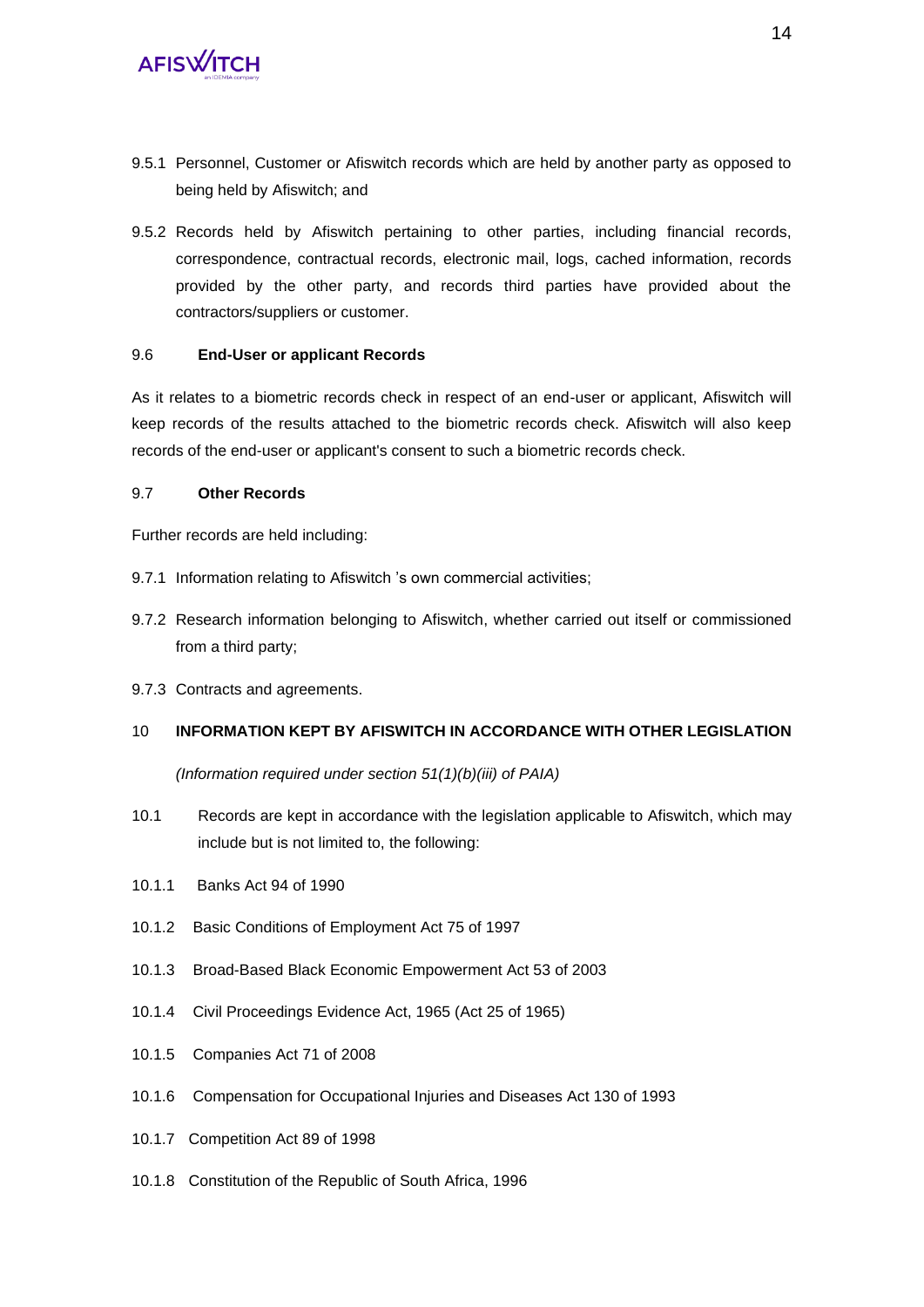- 10.1.9 Consumer Protection Act 68 of 2008
- 10.1.10 Criminal Procedure Act 51 of 1977;
- 10.1.11 Customs and Excise Act 91 of 1964;
- 10.1.12 Deeds Registries Act 57 of 1937;
- 10.1.13 Debt Collectors Act 114 of 1998;
- 10.1.14 Electronic Communications and Transactions Act 25 of 2002
- 10.1.15 Employment Equity Act 55 of 1998
- 10.1.16 Finance Act 2 of 2007;
- 10.1.17 Firearms Control Act 60 of 2000;
- 10.1.18 Income Tax Act 58 of 1962;
- 10.1.19 Insolvency Act 24 of 1936;
- 10.1.20 Labour Relations Act 66 of 1995;
- 10.1.21 National Credit Act 34 of 2005;
- 10.1.22 Occupational Health and Safety Act 85 of 1993;
- 10.1.23 Patents Act 57 of 1987;
- 10.1.24 Promotion of Access to Information Act 2 of 2000;
- 10.1.25 Pension Funds Act 24 of 1956;
- 10.1.26 Protection of Personal Information Act 4 of 2013;
- 10.1.27 Regulation of Interception of Communications and Provision of Communication-Related Information Act 70 of 2002;
- 10.1.28 Skills Development Act 97 of 1998;
- 10.1.29 South African Police Service Act 68 of 1995;
- 10.1.30 South African Revenue Service Act 34 of 1997;
- 10.1.31 Tax Administration Act 28 of 2011;
- 10.1.32 Tax on Retirement Funds Act 38 of 1996;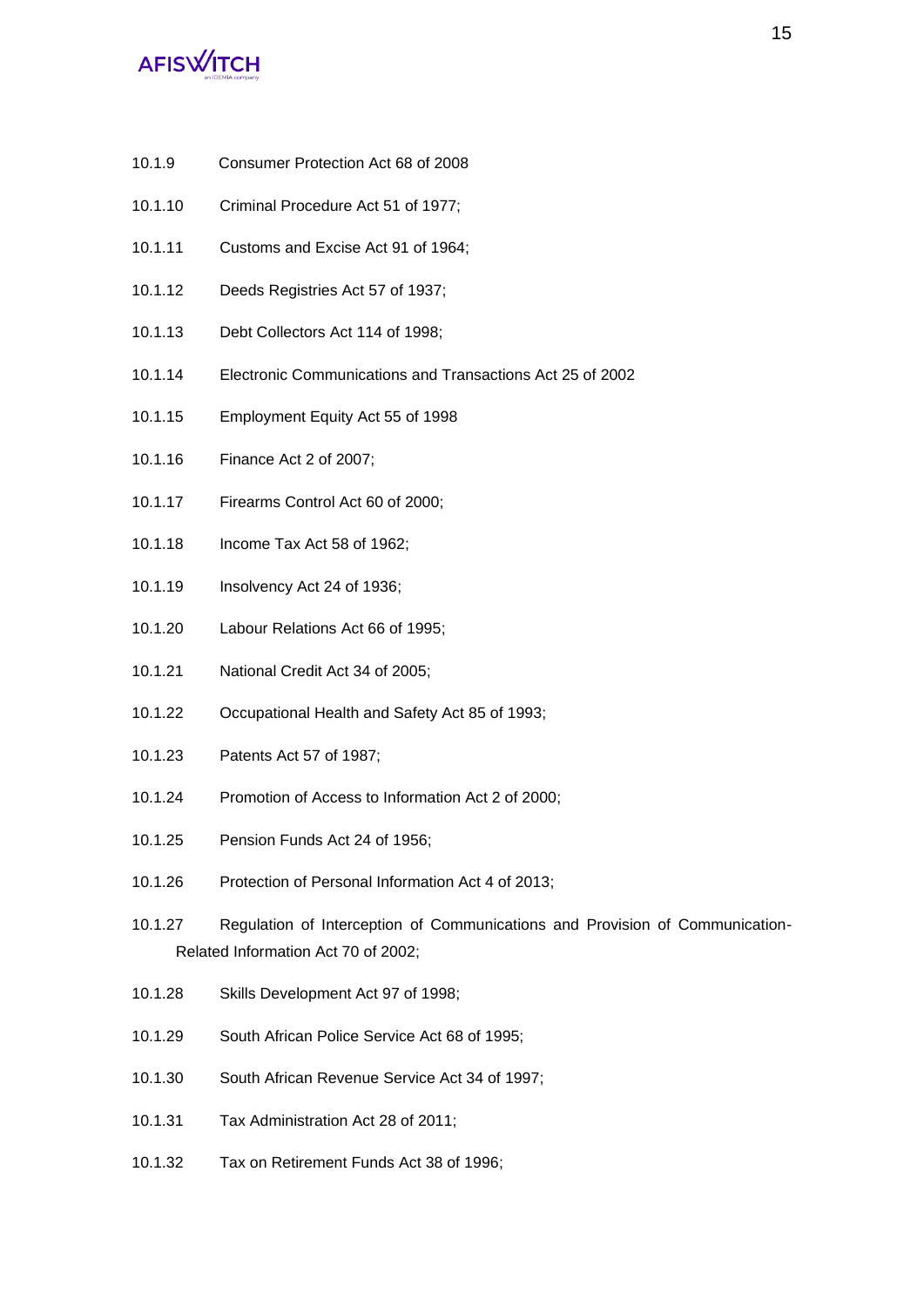- 10.1.33 Trademarks Act 194 of 1993;
- 10.1.34 Unemployment Insurance Act 63 of 2001; and
- 10.1.35 Value Added Tax Act 89 of 1991.
- 10.2 Records kept in terms of the above legislation may, in certain instances (and insofar as the information contained therein is of a public nature) be available for inspection without a person having to request access thereto in terms of PAIA.

### 11 **REQUEST PROCEDURES**

11.1 Records, whether specifically listed in this Manual or not, will only be made available subject to the provisions of PAIA.

### 11.2 **Form of request**

- 11.2.1The Requester must use the prescribed form to make the request for access to a record, which form is attached hereto as Annexure "**A**". This must be made to the Information Officer at the address or electronic mail address of the body concerned (*see s 53(1) of PAIA*).
- 11.2.2The Requester must provide sufficient detail on the request form to enable the Information Officer to identify the record and the Requester. The Requester should also indicate which form of access is required and specify a postal address, fax number in the Republic or email address. The Requester should also indicate if, in addition to a written reply, any other manner is to be used to inform the Requester and state the necessary particulars to be so informed (*see s 53(2)(a) and (b) and (c) and (e) of PAIA*).
- 11.2.3The Requester must identify the right that is sought to be exercised or protected and provide an explanation of why the requested record is required for the exercise or protection of that right (s*ee s 53(2)(d) of PAIA*).
- 11.2.4If a request is made on behalf of another person, the Requester must submit proof of the capacity in which the Requester is making the request to the satisfaction of the head of the private body (*See s 53(2)(f) of PAIA*).

### 11.3 **Fees**

- 11.3.1Request fees:
- 11.3.1.1 The Information Officer must by notice require the Requester to pay the prescribed request fee (if any) before further processing the request (s*ee s 54(1) of PAIA*).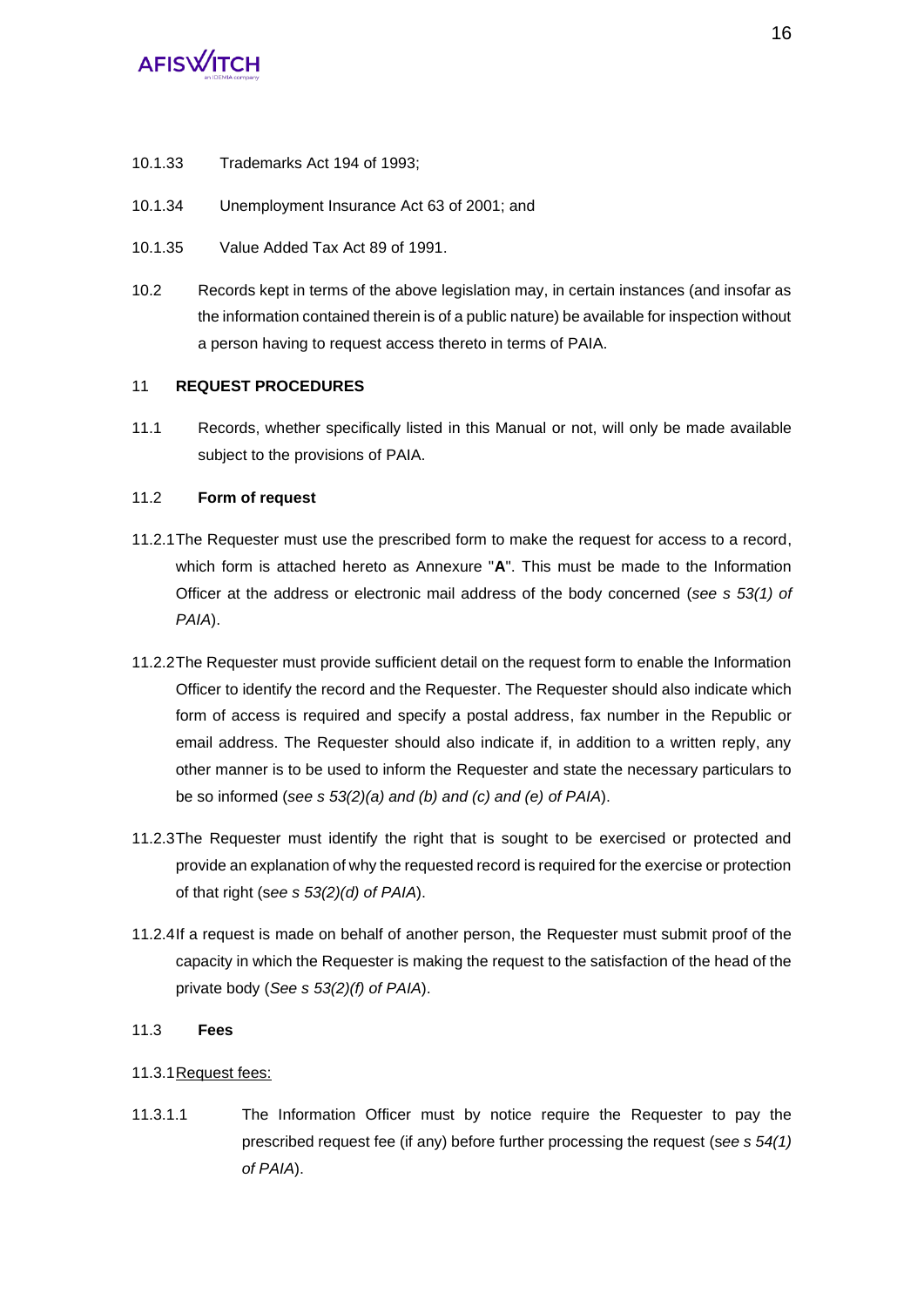11.3.1.2 The fee that the Requester must pay to a private body is outlined below. The Requester may lodge an application to the court against the tender or payment of the request fee (*See section 54(3)(b) of PAIA*).

### 11.3.2Access fees and fees for reproduction:

11.3.2.1 If access to a record/s is granted by Afiswitch, the Requester may be required to pay an access fee for the search for and preparation of the records and for reproduction of the record/s.

> The access fees which apply are set out below. Afiswitch can refuse access until such access fees have been paid.

| Item | <b>Description</b>                                                                                                                         | <b>Amount</b>                            |  |  |
|------|--------------------------------------------------------------------------------------------------------------------------------------------|------------------------------------------|--|--|
| 1.   | Request fee, payable by every requester                                                                                                    | R140.00                                  |  |  |
| 2.   | Photocopy or printed black & white copy for every A4                                                                                       | R2.00 per page or part of the page       |  |  |
|      | page                                                                                                                                       |                                          |  |  |
| 3.   | A printed copy of A4-size page                                                                                                             | R2.00 per page or part of the page       |  |  |
| 4.   | For a copy in a computer-readable form on:                                                                                                 |                                          |  |  |
|      | a flash drive (provided by the requester)<br>a compact disc (CD) if the requester provides<br>the CD to us                                 | R40.00<br>R40.00                         |  |  |
|      | a compact disc (CD) if we give the CD to the<br>requester                                                                                  | R60.00                                   |  |  |
| 5.   | For a transcription of visual images, for an A4-size page                                                                                  | This service will be outsourced. The fee |  |  |
|      | or part of the page                                                                                                                        | will depend on the quotation from the    |  |  |
|      |                                                                                                                                            | service provider.                        |  |  |
| 6.   | For a copy of visual images                                                                                                                | This service will be outsourced. The fee |  |  |
|      |                                                                                                                                            | will depend on the quotation from the    |  |  |
|      |                                                                                                                                            | service provider.                        |  |  |
| 7.   | For a transcription of an audio record, per A4-size page                                                                                   | R24.00                                   |  |  |
| 8.   | For a copy of an audio record on a flash drive (provided<br>by the requester)                                                              | R40.00                                   |  |  |
|      | For a copy of an audio record on compact disc (CD) if<br>the requester provides the CD to us                                               | R40.00                                   |  |  |
|      |                                                                                                                                            | R60.00                                   |  |  |
|      | For a copy of an audio record on compact disc (CD) if<br>we give the CD to the requester                                                   |                                          |  |  |
| 9.   | For each hour or part of an hour (excluding the first<br>hour) reasonably required to search for, and prepare the<br>record for disclosure | R145.00                                  |  |  |
|      | The search and preparation fee cannot exceed                                                                                               | R435.00                                  |  |  |
| 10.  | Deposit: if the search exceeds 6 hours                                                                                                     | One-third of the amount per request. It  |  |  |
|      |                                                                                                                                            | is calculated in terms of items 2 to 8   |  |  |
|      |                                                                                                                                            | above.                                   |  |  |
| 11.  | Postage, email or any other electronic transfer                                                                                            | Actual expense, if any.                  |  |  |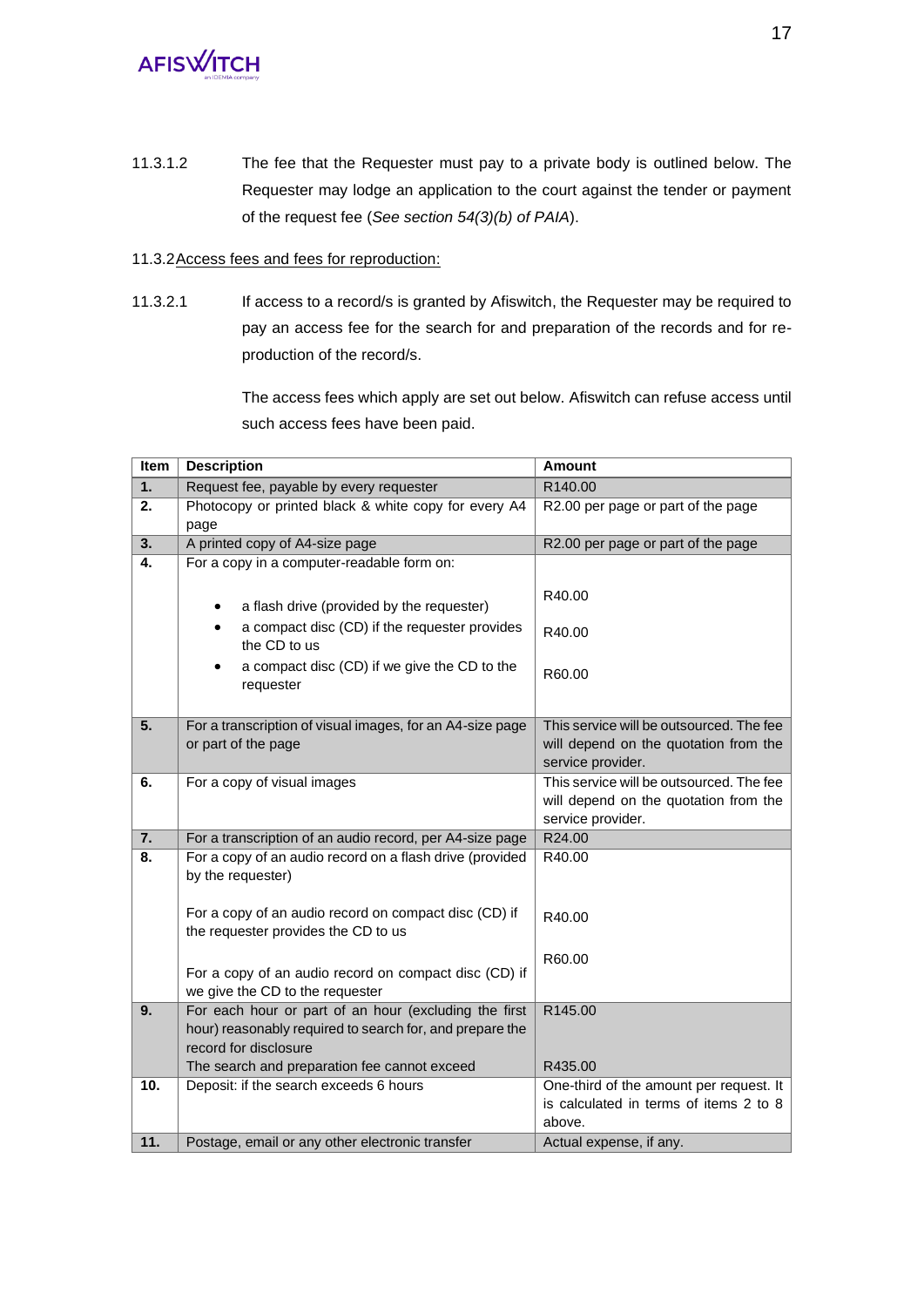### 11.4 **Decision on request**

- 11.4.1After the Information Officer has made a decision on the request, the Requester will be notified using the required form.
- 11.4.2If the request is granted then a further access fee must be paid for reproduction and for search and preparation and for any time that has exceeded the prescribed hours to search and prepare the record for disclosure (*see s 54(6) of PAIA*).

### 12 **TIMELINES FOR CONSIDERATION OF A REQUEST**

- 12.1 Requests for access by a Requestor will be processed within 30 days unless the request contains considerations that are of such a nature that an extension of the 30-day time limit is necessary. Such considerations include –
- <span id="page-19-0"></span>12.1.1where the request is for a large number of records or requires a search through a large number of records (including where records that have been archived electronically need to be restored);
- <span id="page-19-1"></span>12.1.2where the request requires a search for records in, or collection of such records from, an office of Afiswitch located far away from any of Afiswitch's regional offices;
- <span id="page-19-2"></span>12.1.3consultation among divisions of Afiswitch or with another private body is necessary or desirable to decide upon the request that cannot reasonably be completed within the original 30-day period;
- 12.1.4more than one of the circumstances contemplated in paragraph[s 12.1.1,](#page-19-0) [12.1.2](#page-19-1) an[d 12.1.3,](#page-19-2) exist in respect of the request making compliance with the original period not reasonably possible; or
- 12.1.5the Requester consents in writing to such extension.
- 12.2 If an extension is necessary, you will be notified with reasons for the extension. If the Information Officer fails to communicate a decision on a request, such a request is then deemed to have been refused.

### 13 **GROUNDS FOR REFUSAL OF ACCESS TO RECORDS**

- 13.1 Requests for access by a Requestor **must** be refused by the Information Officer if –
- 13.1.1the disclosure would involve the unreasonable disclosure of personal information about a third party (natural person), including a deceased individual (see section 63 of PAIA);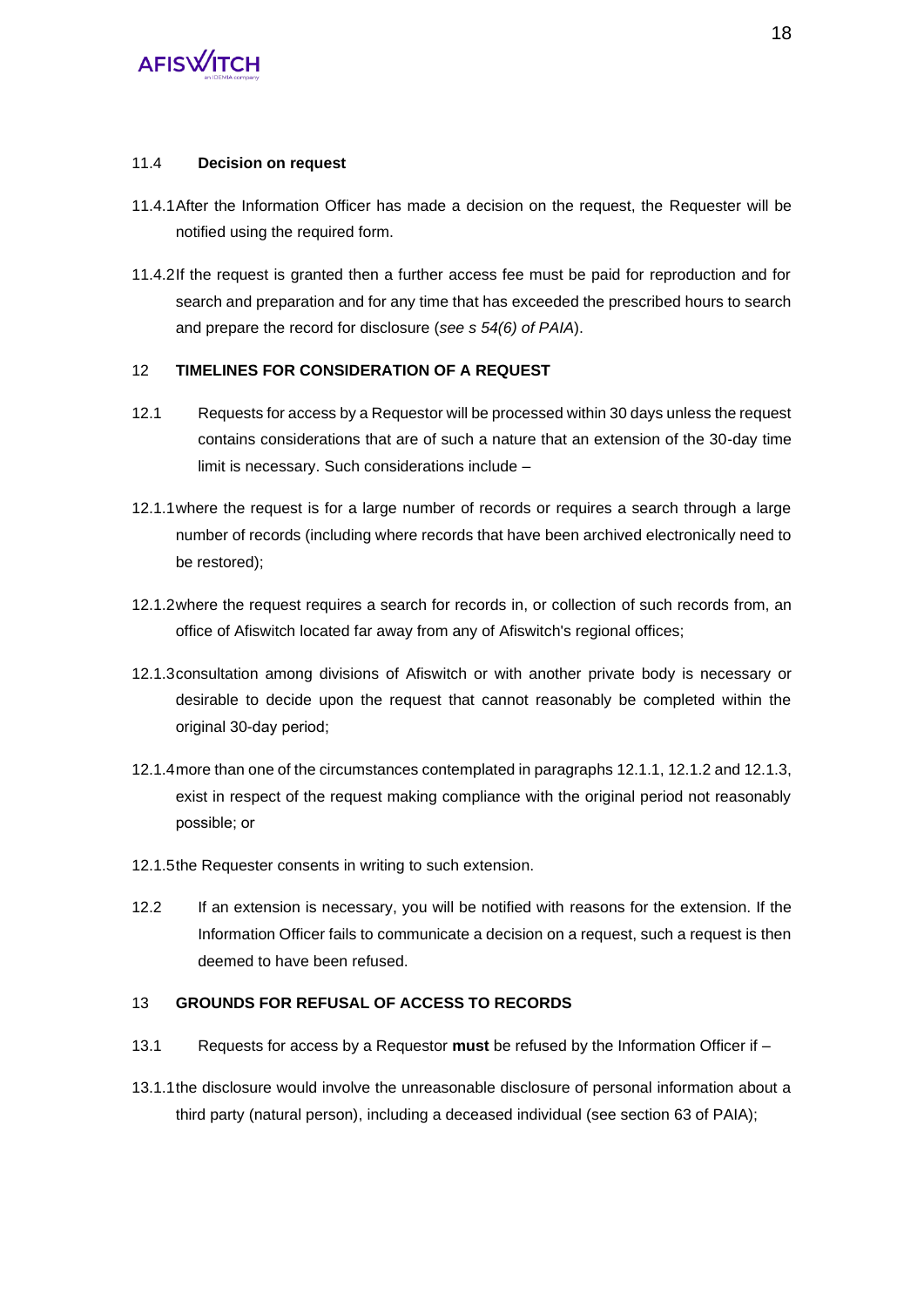- 13.1.2the record contains (a) trade secrets of a third party, (b) financial, commercial, scientific or technical information, other than trade secrets, of a third party, the disclosure of which would be likely to cause harm to the commercial or financial interests of that third party, or (c) information supplied in confidence by a third party the disclosure of which could reasonably be expected to put that third party at a disadvantage in contractual or other negotiations; or to prejudice that third party in commercial competition (see section 64 of PAIA);
- 13.1.3the disclosure of the record would constitute an action for breach of a duty of confidence owed to a third party in terms of an agreement (see section 65 of PAIA);
- 13.1.4the disclosure could reasonably be expected to endanger the life or physical safety of an individual (see section 66(a) of PAIA);
- 13.1.5the record is privileged from production in legal proceedings unless the person entitled to the privilege has waived the privilege (see section 67 of PAIA); or
- 13.1.6the record contains information about research being or to be carried out by or on behalf of a third party, the disclosure of which would be likely to expose: (a) the third party; (b) a person that is or will be carrying out the research on behalf of the third party; or (c) the subject matter of the research, to serious disadvantage (see section 69 of PAIA).
- 13.2 Requests for access by a Requestor may be refused by the Information Officer if –
- 13.2.1the disclosure would be likely to prejudice or impair: (i) the security of: (aa) a building, structure or system, including, but not limited to, a computer or communication system; (bb) a means of transport; or (cc) any other property; or (ii) methods, systems, plans or procedures for the protection of: (aa) an individual in accordance with a witness protection scheme; (bb) the safety of the public, or any part of the public; or (cc) the security of property contemplated in subparagraph (i) (aa), (bb) or (cc) (see section 66(b));

13.2.2the record:

- (a) contains trade secrets of Afiswitch;
- (b) contains financial, commercial, scientific or technical information, other than trade secrets, the disclosure of which would be likely to cause harm to the commercial or financial interests of Afiswitch;
- (c) contains information, the disclosure of which could reasonably be expected:
	- (i) to put Afiswitch at a disadvantage in contractual or other negotiations; or
	- (ii) to prejudice Afiswitch in commercial competition; or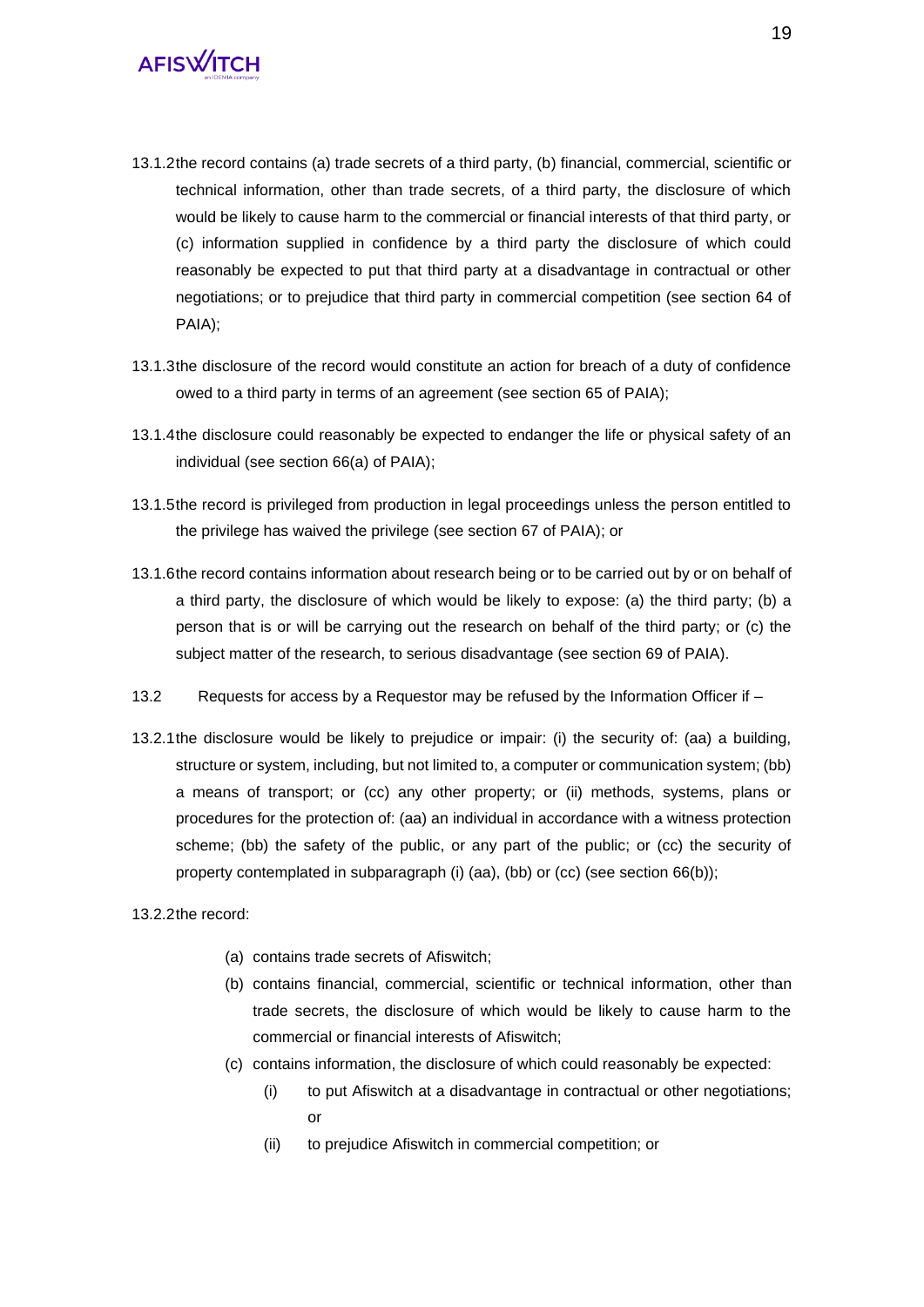- (d) is a computer program, as defined in section 1(1) of the Copyright Act No. 98 of 1978, owned by Afiswitch, except insofar as it is required to give access to a record to which access is granted in terms of PAIA; or
- 13.2.3the record contains information about research being or to be carried out by or on behalf of Afiswitch, the disclosure of which would be likely to expose: (a) Afiswitch; (b) a person that is or will be carrying out the research on behalf of Afiswitch; or (c) the subject matter of the research, to serious disadvantage.

### 14 **REMEDIES AVAILABLE TO A REQUESTOR ON REFUSAL OF ACCESS**

- 14.1 Afiswitch does not have any internal appeal procedures that may be followed once a request to access information has been refused.
- 14.2 The decision of the Information Officer or deputy information officer is final.
- 14.3 If you are not satisfied with the outcome of your request, you are entitled to apply to a court of competent jurisdiction to take the matter further.

### 15 **OTHER INFORMATION HELD BY AFISWITCH AS PRESCRIBED**

*(Other information as may be prescribed under section 51(1)(a)(ii))*

The Minister of Justice and Constitutional Development has to date not made any regulations regarding the disclosure of other information.

### 16 **AVAILABILITY OF THE MANUAL**

*(Availability of Manual under section 51(3))*

- 16.1 This Manual is available for inspection by the general public upon request, during office hours and free of charge, at the offices of Afiswitch. Copies of the Manual may be made, subject to the prescribed fees.
- 16.2 Copies may also be requested from the Information Regulator.
- 16.3 The Manual is also posted on Afiswitch's website referred to above and can be found **[here.](https://www.afiswitch.com/)**

### 17 **PRESCRIBED FORMS AND FEE STRUCTURE**

*(Prescribed forms and fee structure in respect of private bodies)*

The forms and fee structure prescribed under PAIA are available from the Government Gazette, or at the website of the Department of Justice and Constitutional Development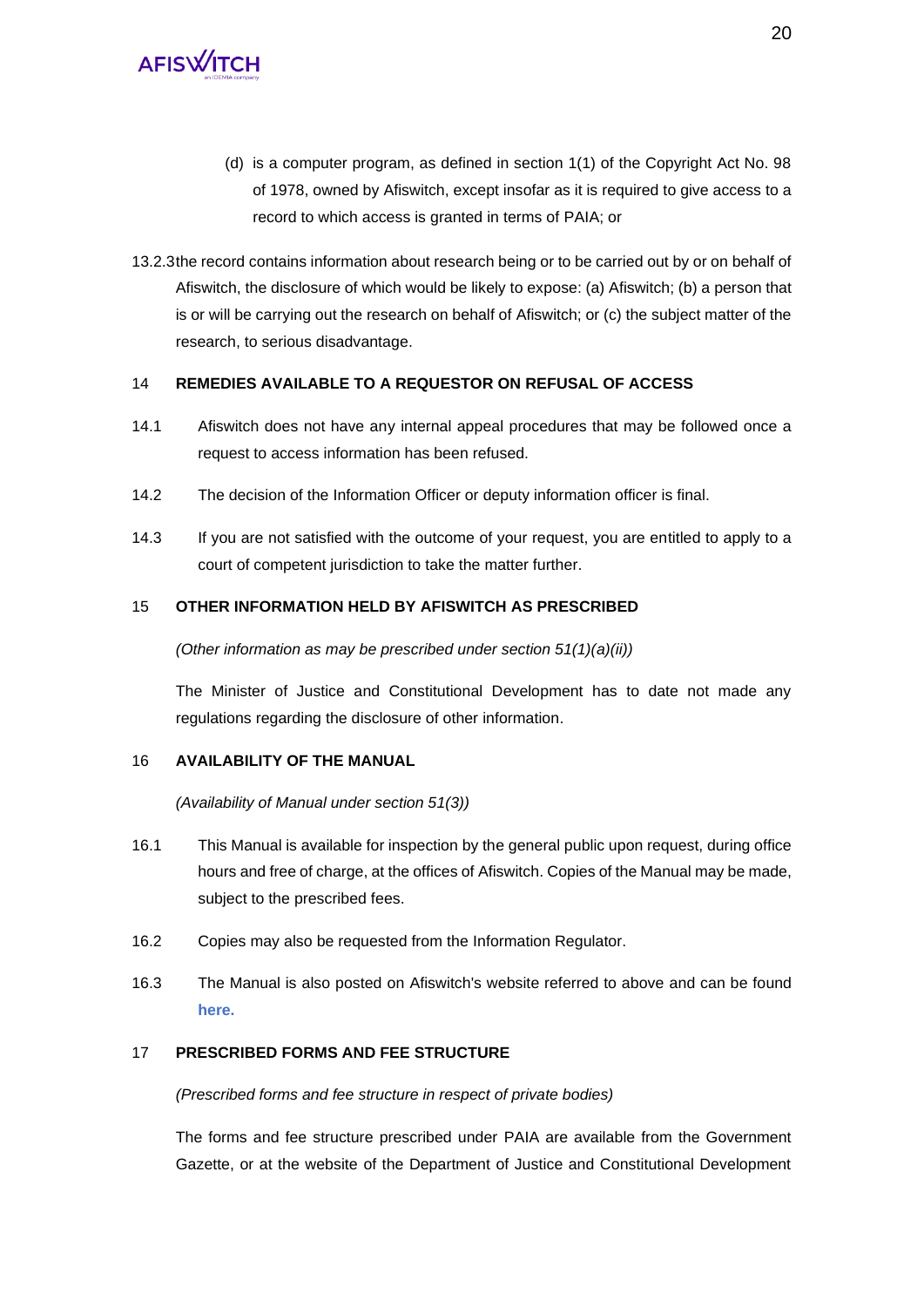

(www.doj.gov.za), under the 'regulations' section as well as the Information Regulator's website (https://www.inforegulator.org.za/docs4-lr.html).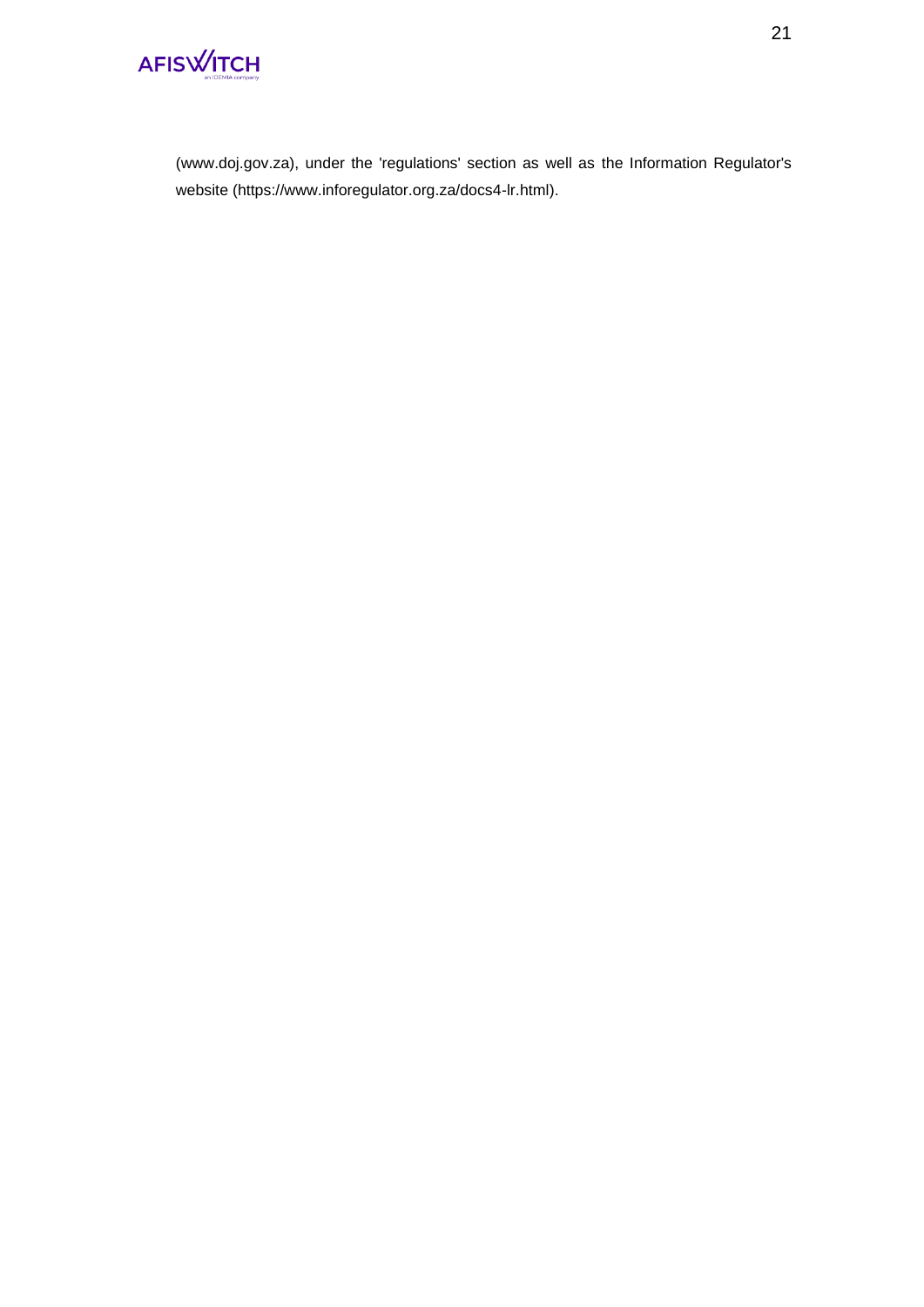

### **ANNEXURE "A" –PRESCRIBED FORM TO MAKE A REQUEST FOR ACCESS**

REQUEST FOR ACCESS TO A RECORD IN TERMS OF SEC 53(1) of the PROMOTION OF ACCESS TOINFORMATION ACT 2 of 2000

1. Particulars of Private Body requesting access to the record:

| <b>Contact details:</b>        |  |
|--------------------------------|--|
| <b>Chief Executive Officer</b> |  |
| (as defined in the Act)        |  |
| <b>Information Officer</b>     |  |
| Postal address                 |  |
|                                |  |
|                                |  |
| Physical address               |  |
|                                |  |
|                                |  |
| Phone number                   |  |
| Fax number                     |  |
| E-mail address                 |  |
| Website address                |  |

- 2. Particulars of an individual person requesting access to the record
	- The particulars of the person who requests access to the record must be recorded below.
	- Furnish an address and/or fax number in the Republic of South Africa to which information must be sent.
	- Proof of identity is required from both the requester and any person or any party acting on behalf of the requester. The original identity document or such other proof satisfactory to the Chief Executive Officer or Information Officer will need to be presented with this request by the requester or the requester's representative

before the request will be processed.

If the request is made on behalf of another person, proof of the capacity in which the request is made is also to be presented with this request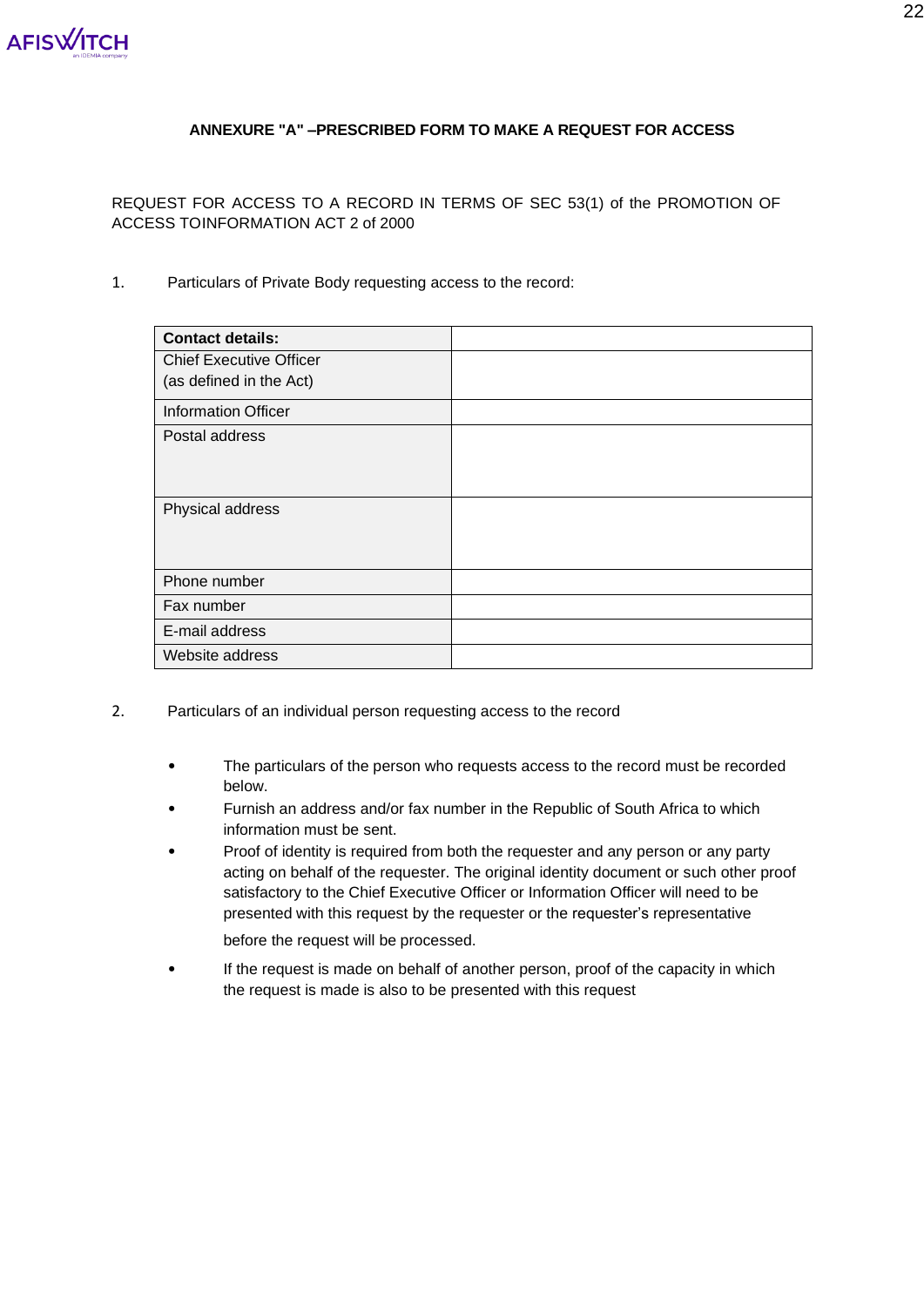

### DETAILS OF REQUESTER

| Surname          |  |
|------------------|--|
| Full names       |  |
| Identity number  |  |
| Postal address   |  |
| Telephone number |  |
| Fax number       |  |
| E-mail address   |  |

If a request is made on behalf of another person the requester is obliged to identify him / herself and to provide proof of the mandate under which the request is made, to the satisfaction of the Information Officer.

### 3. Particulars of the person on whose behalf request is made

| Surname         |  |
|-----------------|--|
| Name            |  |
| Identity number |  |

#### 4. Particulars of record

- Provide full particulars of the record to which access is requested, including the reference number if that is known to you, to enable the record to be located.
- If the provided space is inadequate, please continue on a separate folio and attach it to this form. The requester must sign all the additional folios.
- The requester's attention is drawn to the grounds on which the private body must or may refuse access to a record (in certain instances this may be mandatory, in others, it may be discretionary):
	- Mandatory protection of the privacy of a third party who is a natural person (human being);
	- Mandatory protection of certain confidential information of a third party;
	- Mandatory protection of commercial information of the third party;
	- Mandatory protection of the safety of individuals, and the protection of property;
	- Mandatory protection of records privileged from production in legal proceedings;
	- Commercial information of a private body;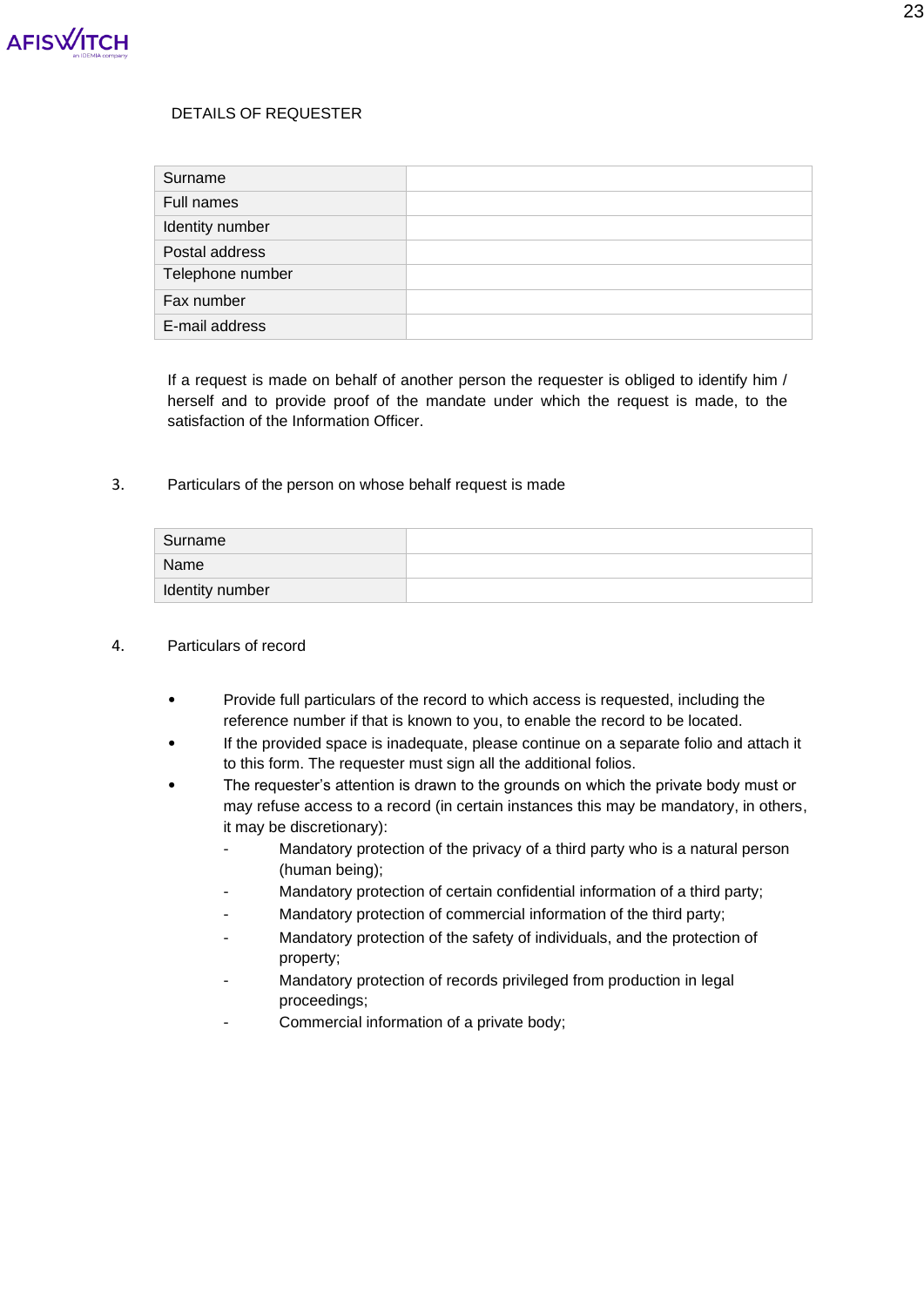- Mandatory protection of research information of a third party and a private body.

### DESCRIPTION OF RECORD AND/OR PART OF RECORD

| Category | <b>Description of record</b> |
|----------|------------------------------|
|          |                              |
|          |                              |

Notes to Particular of record:

- Your indication as to the required form of access depends on the form in which the record is available.
- Access in the form requested may be refused in certain circumstances. In such a case you will be informed if access will be granted in another form.
- The fee payable for access to the record, if any, will be determined partly by the form in which access is requested.

| Mark the appropriate box with an "X".                                                 |                                               |             |                                                                                            |               |                                                                                    |
|---------------------------------------------------------------------------------------|-----------------------------------------------|-------------|--------------------------------------------------------------------------------------------|---------------|------------------------------------------------------------------------------------|
| 1.                                                                                    | If the record is in written or printed form - |             |                                                                                            |               |                                                                                    |
| copy of record*                                                                       |                                               |             | inspection of record                                                                       |               |                                                                                    |
| 2.                                                                                    | If the record consists of visual images -     |             |                                                                                            |               |                                                                                    |
|                                                                                       |                                               |             | (This includes photographs, slides, video recordings, computer-generated images, sketches, |               |                                                                                    |
| $etc.$ )                                                                              |                                               |             |                                                                                            |               |                                                                                    |
| view the                                                                              |                                               | copy of the |                                                                                            | transcription |                                                                                    |
| images                                                                                |                                               | images*     |                                                                                            | of the        |                                                                                    |
|                                                                                       |                                               |             |                                                                                            | images*       |                                                                                    |
| 3.<br>If the record consists of recorded words or information which can be reproduced |                                               |             |                                                                                            |               |                                                                                    |
| in sound -                                                                            |                                               |             |                                                                                            |               |                                                                                    |
| listen to the soundtrack                                                              |                                               |             | transcription of soundtrack*                                                               |               |                                                                                    |
| (audio cassette)                                                                      |                                               |             | (written or printed                                                                        |               |                                                                                    |
|                                                                                       |                                               |             | document)                                                                                  |               |                                                                                    |
| 4.                                                                                    |                                               |             |                                                                                            |               | If the record is held on a computer or in an electronic or machine-readable form - |
| a printed                                                                             |                                               | a printed   |                                                                                            | copy in       |                                                                                    |
| copy of the                                                                           |                                               | copy of the |                                                                                            | computer-     |                                                                                    |
| record*                                                                               |                                               | information |                                                                                            | readable      |                                                                                    |
|                                                                                       |                                               | derived     |                                                                                            | format*       |                                                                                    |
| Do you wish the copy or transcription to be posted to you?                            |                                               |             |                                                                                            | Yes           | <b>No</b>                                                                          |
| Note: If you requested a copy or transcription of a record                            |                                               |             |                                                                                            |               |                                                                                    |
| (above), a postal fee is payable.                                                     |                                               |             |                                                                                            |               |                                                                                    |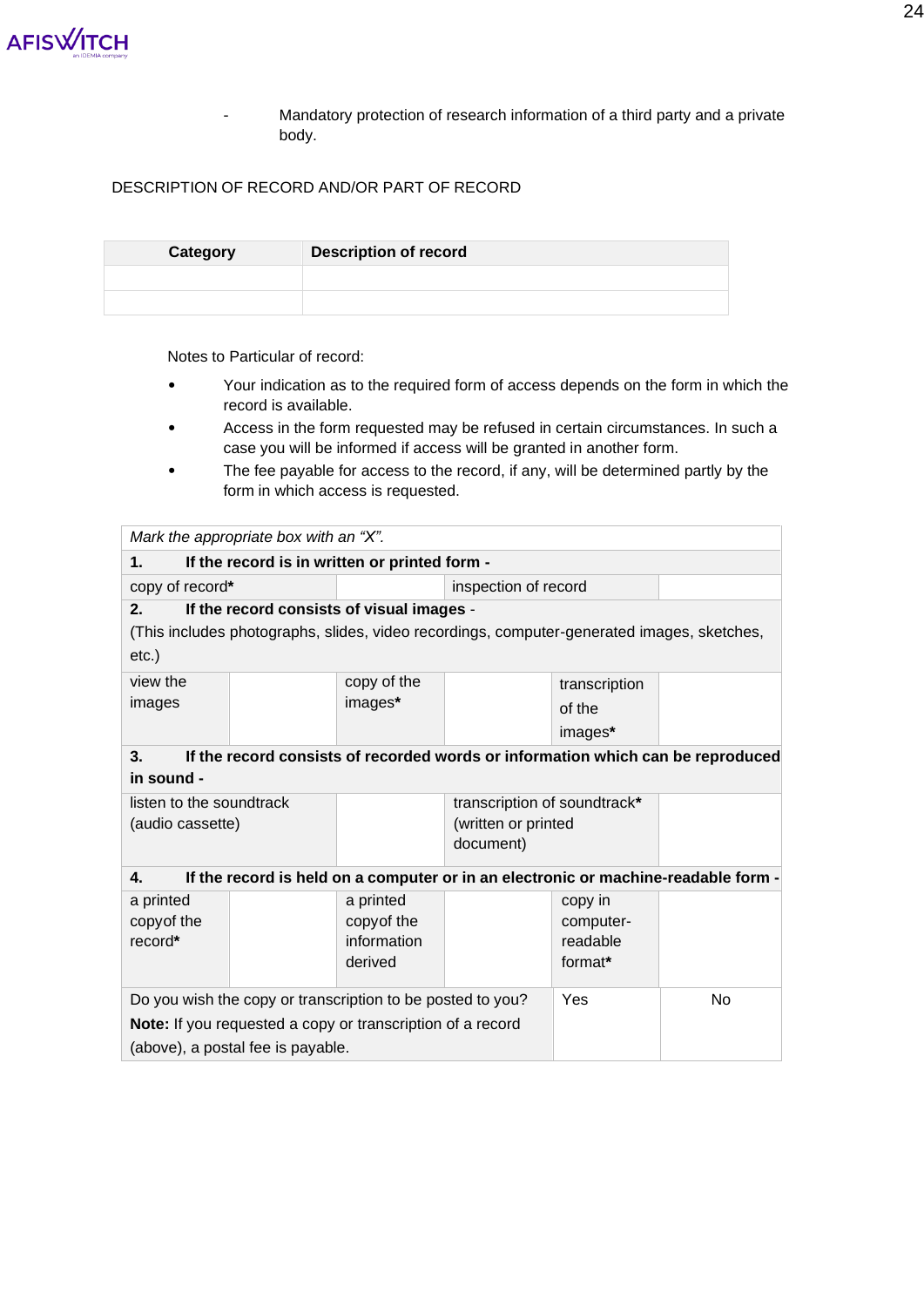

### 5. Fees

- A request for access to a record, other than a record containing personal informationabout yourself, will be processed only after a request fee has been paid.
- If the prescribed request fee is amended, you will be notified of the amount required to be paid as the request fee.
- The fee payable for access to a record depends on the form in which access is required and the reasonable time required to search for and prepare a record.
- If you qualify for exemption of the payment of any fee, please state the reason, therefore.

| The requester qualifies for an exemption in payment of fees<br>(mark the appropriate box) | Yes | <b>No</b> |
|-------------------------------------------------------------------------------------------|-----|-----------|
| Reason                                                                                    |     |           |
|                                                                                           |     |           |
|                                                                                           |     |           |
|                                                                                           |     |           |
|                                                                                           |     |           |
|                                                                                           |     |           |
|                                                                                           |     |           |

### 6. Form of access to a record

If you are prevented by a disability to read, view or listen to the record in the form of access provided for in 1 to 4 hereunder, state your disability and indicate in which form the record is required.

| Disability:                       |  |
|-----------------------------------|--|
| Form in which record is required? |  |

7. Details of the right to be exercised and/or protected.

Indicate which right is to be exercised or protected \*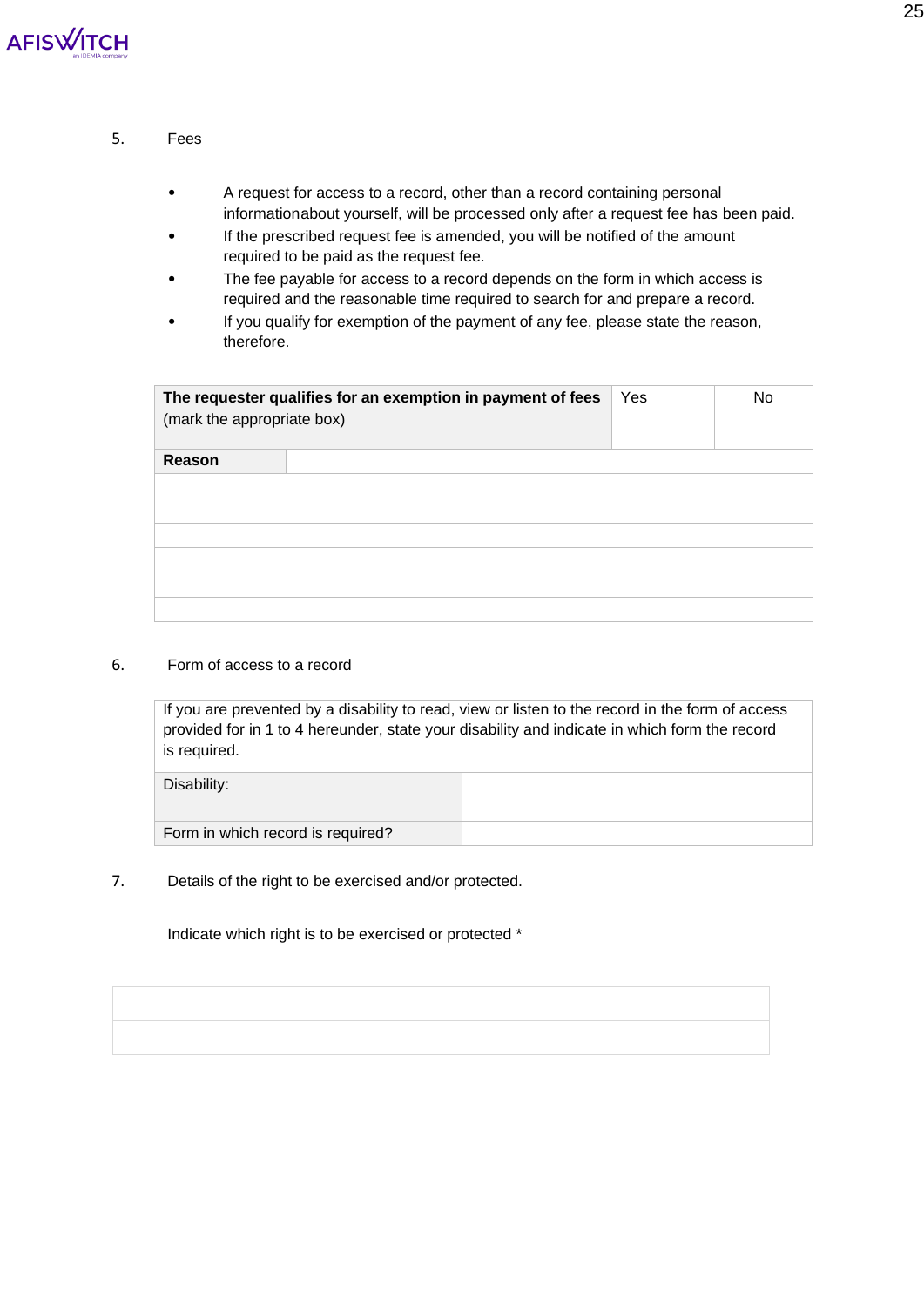

Explain why the requested record is required for the exercising or protection of the aforementioned right \*



### \* NOTE:

If the provided space is inadequate please continue on a separate folio and attach it to this form. The requester must sign all the additional folios.